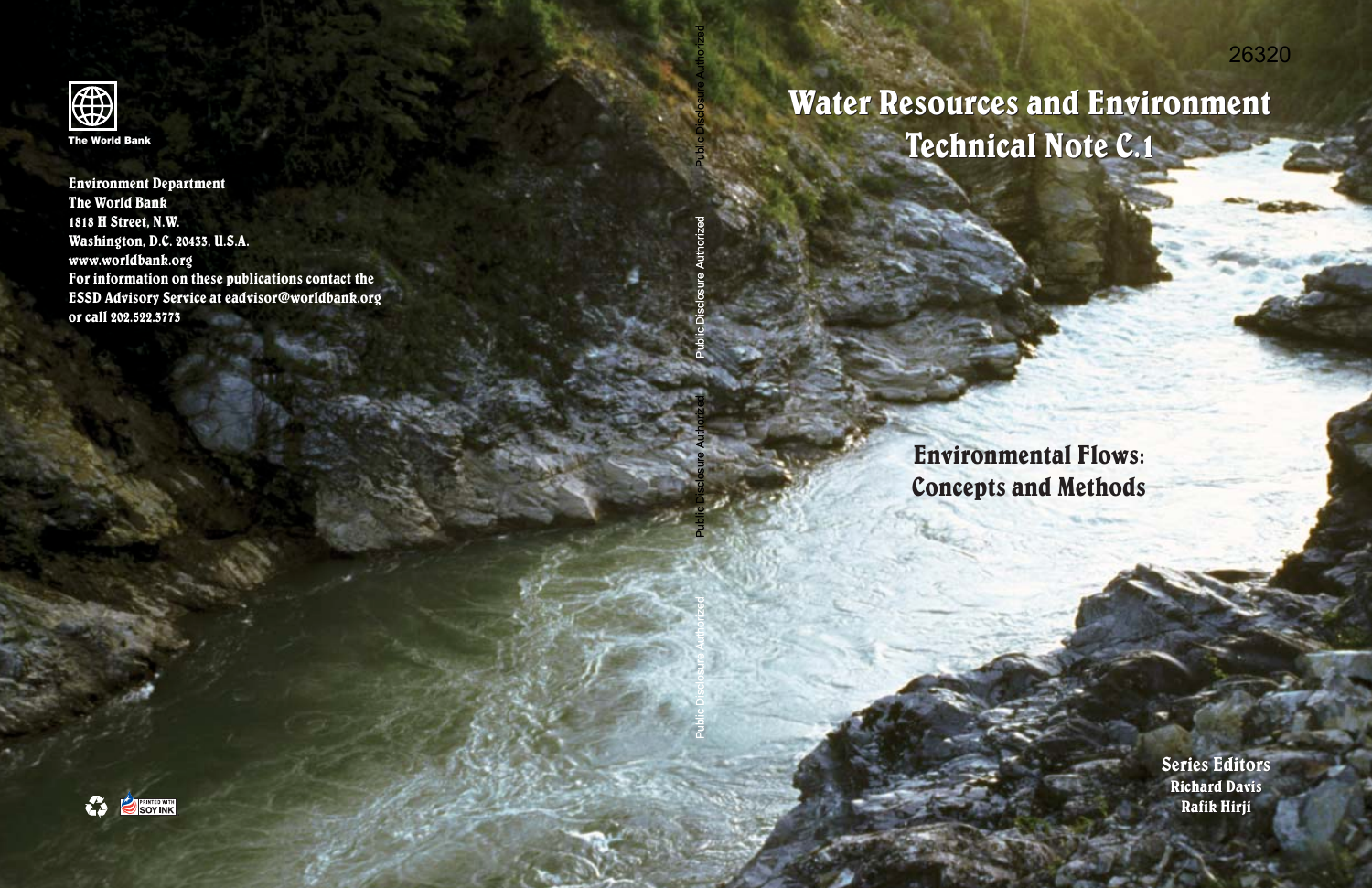

*Environmental Flows: Concepts and Methods*

> SERIES EDITORS RICHARD DAVIS, RAFIK HIRJI



The World Bank Washington, D.C.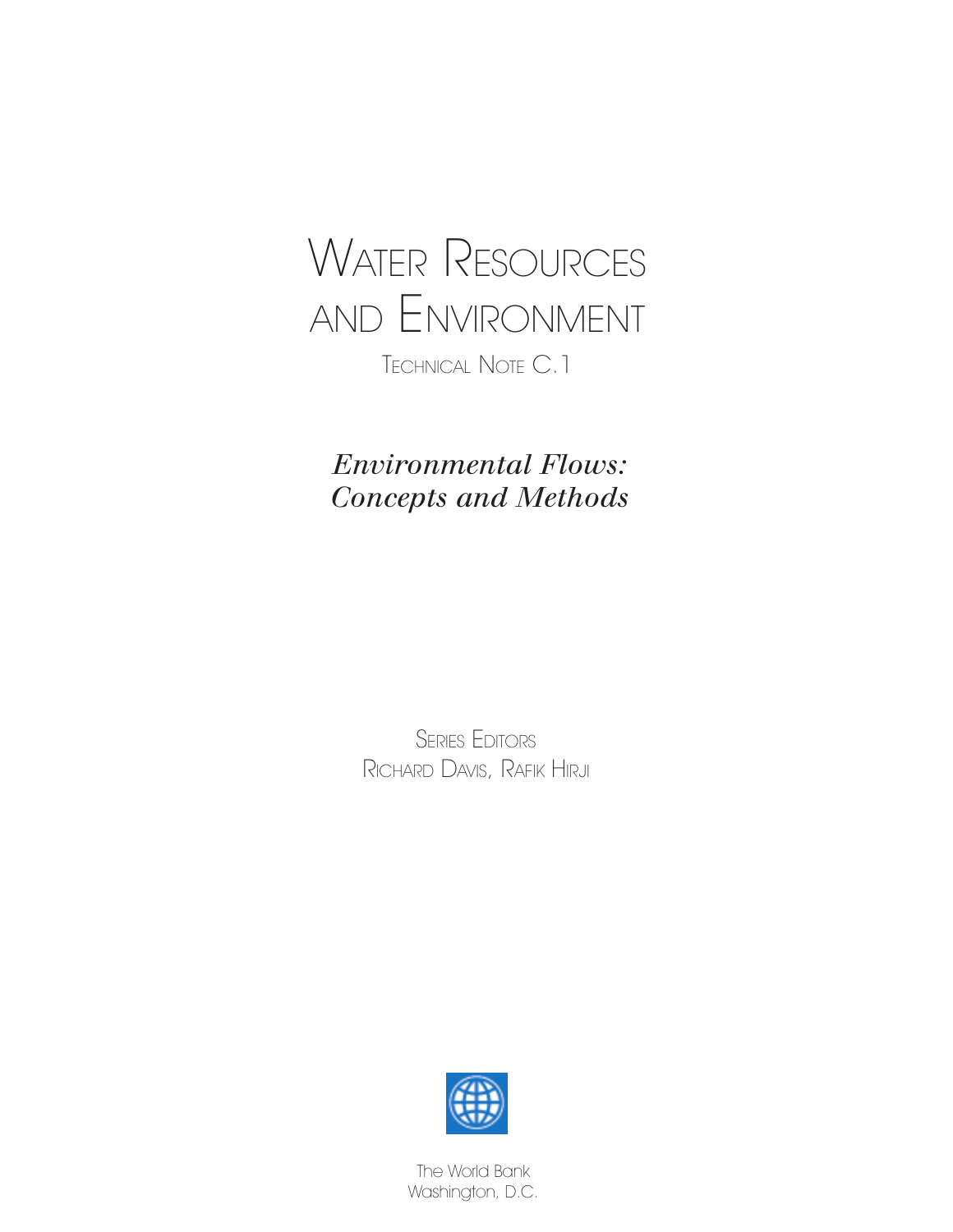### Water Resources and Environment Technical Notes

| <b>Environmental Issues and Lessons</b> | А. |  |  |  |  |  |  |
|-----------------------------------------|----|--|--|--|--|--|--|
|-----------------------------------------|----|--|--|--|--|--|--|

Note A.1 Environmental Aspects of Water Resources Management

Note A.2 Water Resources Management Policy Implementation: Early Lessons

#### **B. Institutional and Regulatory Issues**

Note B.1 Strategic Environmental Assessment: A Watershed Approach

Note B.2 Water Resources Management: Regulatory Dimensions

Note B.3 Regulations for Private Sector Utilities

#### **C. Environmental Flow Assessment**

Note C.1 Environmental Flows: Concepts and Methods

Note C.2 Environmental Flows: Case Studies

Note C.3 Environmental Flows: Flood Flows

Note C.4 Environmental Flows: Social Issues

#### **D. Water Quality Management**

Note D.1 Water Quality: Assessment and Protection

Note D.2 Water Quality: Wastewater Treatment

Note D.3 Water Quality: Nonpoint-Source Pollution

#### **E. Irrigation and Drainage**

Note E.1 Irrigation and Drainage: Development

Note E.2 Irrigation and Drainage: Rehabilitation

#### **F. Water Conservation and Demand Management**

Note F.1 Water Conservation: Urban Utilities

Note F.2 Water Conservation: Irrigation

Note F.3 Wastewater Reuse

#### **G. Waterbody Management**

Note G.1 Groundwater Management

Note G.2 Lake Management

Note G.3 Wetlands Management

- Note G.4 Management of Aquatic Plants
- **H. Selected topics**
	- Note H.1 Interbasin Transfers
	- Note H.2 Desalination
	- Note H.3 Climate Variability and Climate Change

Copyright © 2003

The International Bank for Reconstruction and Development/THE WORLD BANK 1818 H Street, N.W., Washington, D.C. 20433, U.S.A.

All rights reserved. Manufactured in the United States of America

First printing March 2003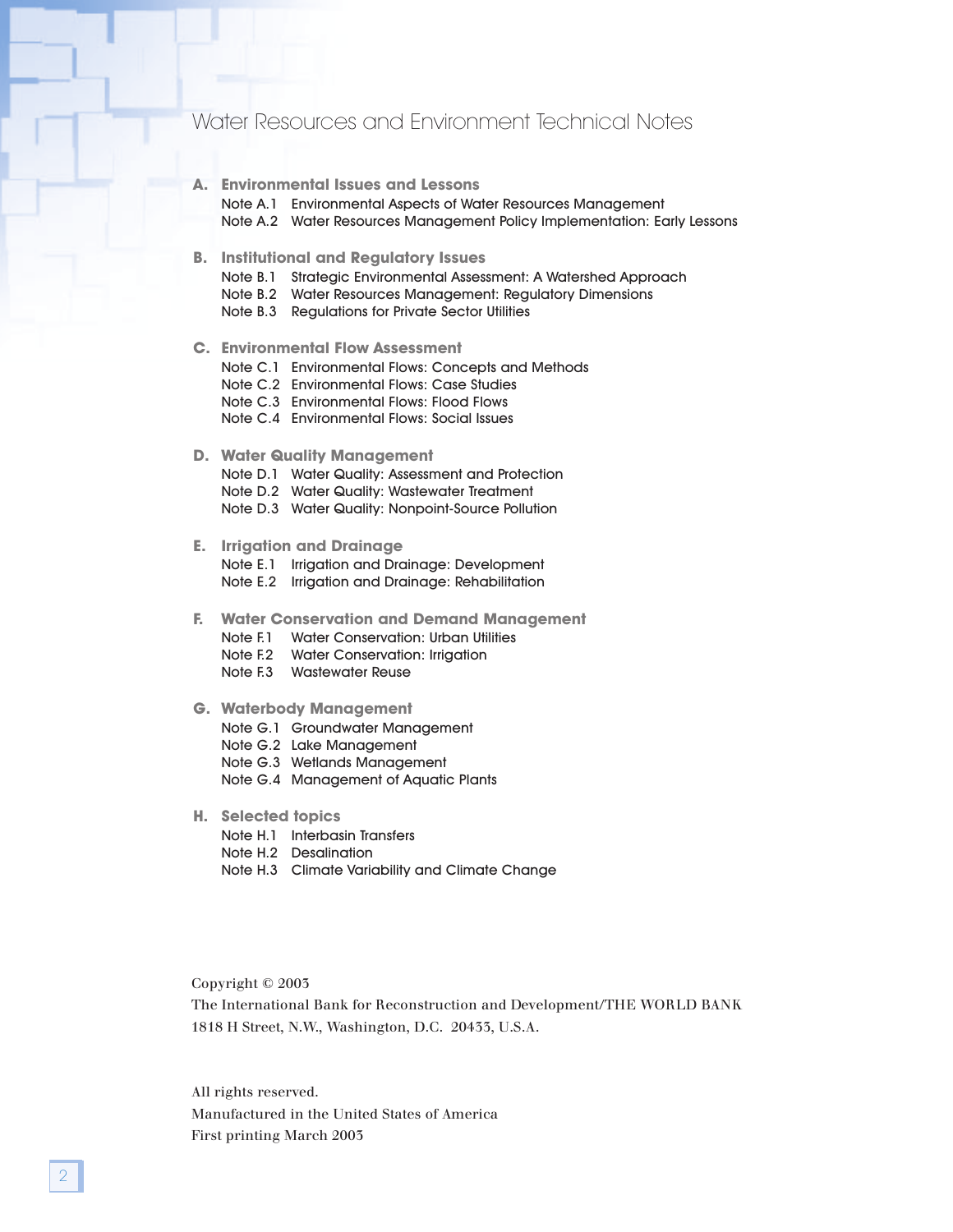# **ONTENTS**

**Acknowledgments 7**

**Environmental Flows and River Management 11** Environmental flows—the water left in a river ecosystem, or released into it to manage the condition of the ecosystem—are critical for maintaining ecosystems.

**Foreword 5**

**Introduction 9** 

### **The Significance of Different Flows 13**

The flow regime of a river can be divided into base flows, small floods that occur every year, and occasional large floods that spread out onto floodplains. Identifying these flow components—and understanding the ecosystem consequences of their loss or modification—is central to a flow assessment.

- **Methods for Quantifying Environmental Flows 16** Many methods have been developed over the last 20 years to establish environmental flows. There is a considerable body of experience for temperate and semi-arid rivers, but only limited experience in the application of these methods to tropical rivers.
- **Environmental Flows in the Decisionmaking Process 24** Flow assessments are increasingly used as part of environmental assesments, as well as tools in water resource management that display the wider costs as well as the benefits of development.

| <b>Implementation</b>                                                                                                              | 25 |
|------------------------------------------------------------------------------------------------------------------------------------|----|
| Environmental flows should be only one part of an in-<br>tegrated set of environmentally sensitive water resource<br>developments. |    |
| Conclusion                                                                                                                         |    |

**Further Information 28**

**Authors** Catherine Brown, Jacqueline King

### **Technical Adviser**

Stephen Lintner

**Editor** Robert Livernash

#### **Production Staff** Cover Design: Cathe Fadel

Design and Production: The Word Express, Inc.

### **Cover photo by**

Curt Carnemark, World Bank River, Chile

This series also is available on the World Bank website (www.worldbank.org).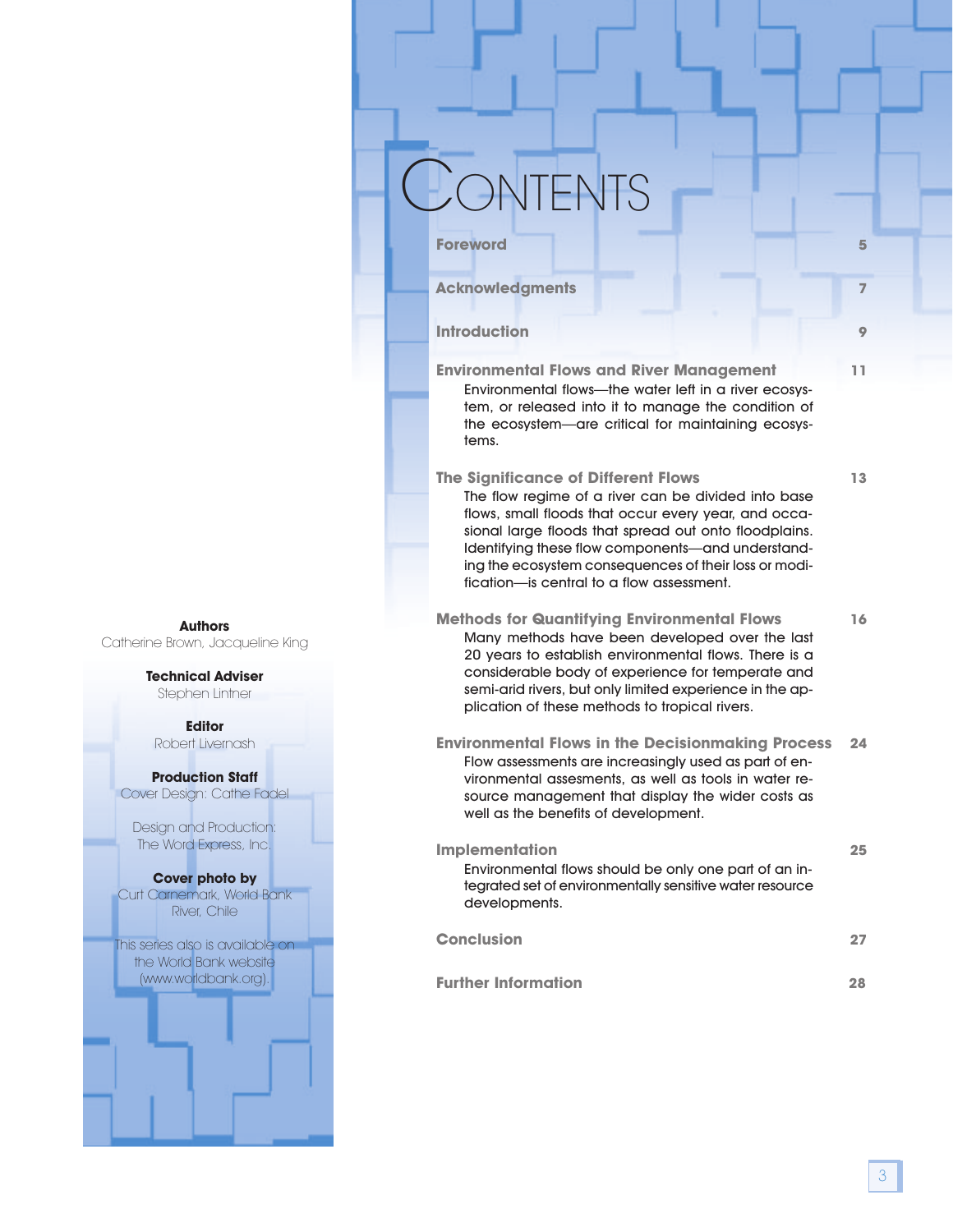| <b>Boxes</b>                                                               |    |
|----------------------------------------------------------------------------|----|
| 1. Terminology                                                             | 11 |
| 2. Examples of valued features of rivers that could be protected           |    |
| through environmental flows                                                | 12 |
| 3. Effects of different components of a flow regime on rivers              | 13 |
| 4. Actions that impact flow and consequences for aquatic                   |    |
| ecosystems                                                                 | 14 |
| 5. Instream flows that are not environmental flows                         | 15 |
| 6. Features of prescriptive and interactive methodologies                  | 16 |
| 7. Incorporation of social data into flow assessments                      | 23 |
| 8. Desirable features for a successful environmental flows implementation  | 26 |
| <b>Figures</b>                                                             |    |
| 1. An annual hydrograph of daily flows in a river                          | 13 |
| 2. Hypothetical schematic illustrating the general relationships between   |    |
| ecosystem use and condition                                                | 15 |
| 3. Wetted-perimeter method                                                 | 19 |
| 4. The "building blocks" of the modified flow regime created using the BBM | 20 |
| 5. Conceptualization of how PHABSIM calculates habitat values as a         |    |
| function of flow                                                           | 22 |
| 6. Basic components of a DRIFT assessment                                  | 23 |
| <b>Tables</b>                                                              |    |
|                                                                            | 17 |
| 1. Relative data and time requirements of selected flow assessment methods |    |
| 2. Tennant Method: percentage of average annual flow (AAF) required to     | 17 |
| achieve different objectives<br>3. Phases of IFIM and DRIFT                | 21 |
|                                                                            |    |
|                                                                            |    |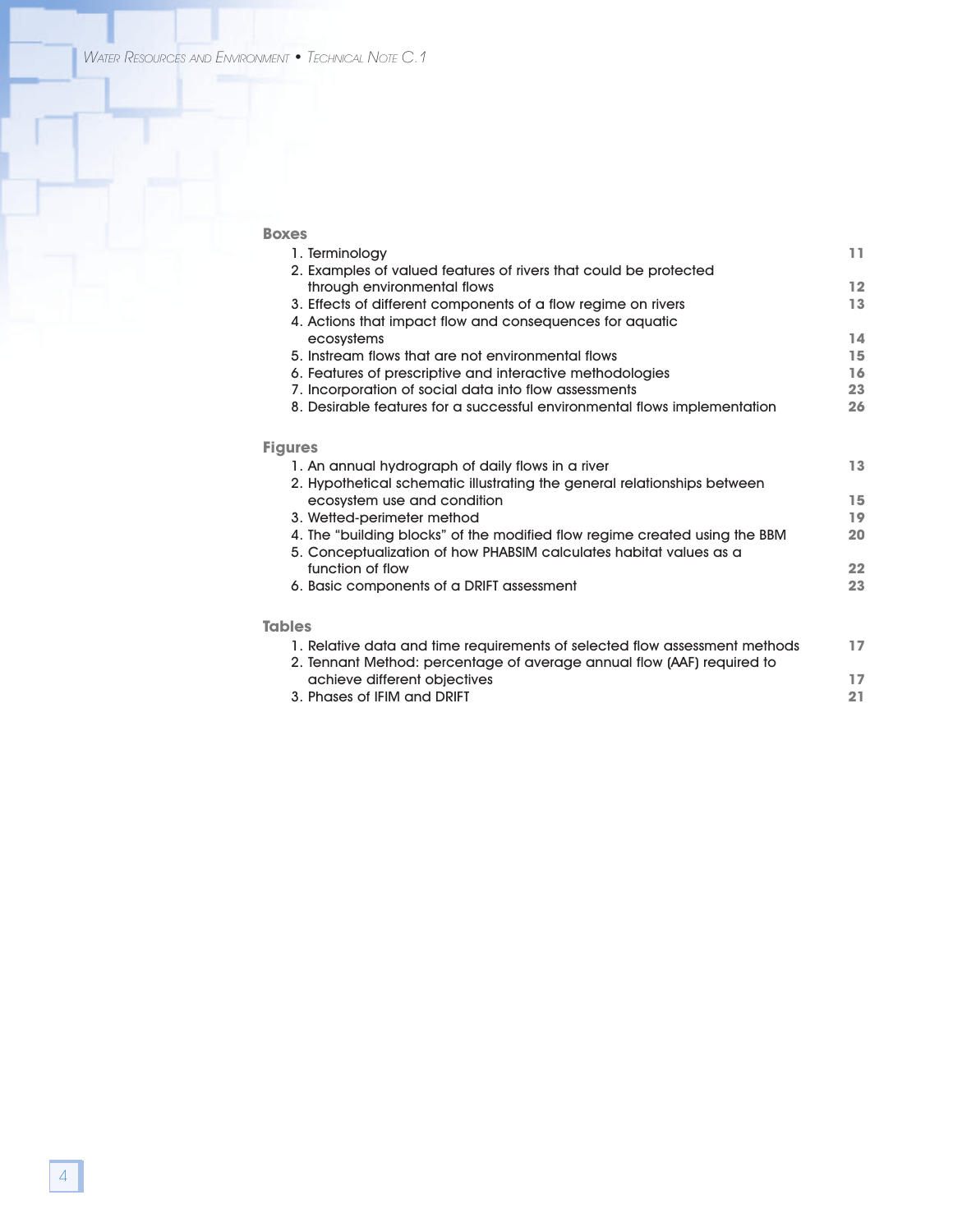### FOREWORD

The environmentally sustainable development and management of water resources is a critical and complex issue for both rich and poor countries. It is technically challenging and often entails difficult trade-offs among social, economic, and political considerations. Typically, the environment is treated as a marginal issue when it is actually key to sustainable water management.

According to the World Bank's recently approved Water Resources Sector Strategy, "the environment is a special 'water-using sector' in that most environmental concerns are a central part of overall water resources management, and not just a part of a distinct water-using sector" (World Bank 2003: 28). Being integral to overall water resources management, the environment is "voiceless" when other water using sectors have distinct voices. As a consequence, representatives of these other water using sectors need to be fully aware of the importance of environmental aspects of water resources management for the development of their sectoral interests.

For us in the World Bank, water resources management—including the development of surface and groundwater resources for urban, rural, agriculture, energy, mining, and industrial uses, as well as the protection of surface and groundwater sources, pollution control, watershed management, control of water weeds, and restoration of degraded ecosystems such as lakes and wetlands—is an important element of our lending, supporting one of the essential building blocks for sustaining livelihoods and for social and economic development in general. Prior to 1993, environmental considerations of such investments were addressed reactively and primarily through the Bank's safeguard policies. The 1993 Water Resources Management Policy Paper broadened the development focus to include the protection and management of water resources in an environmentally sustainable, socially acceptable, and economically efficient manner as an emerging

priority in Bank lending. Many lessons have been learned, and these have contributed to changing attitudes and practices in World Bank operations.

Water resources management is also a critical development issue because of its many links to poverty reduction, including health, agricultural productivity, industrial and energy development, and sustainable growth in downstream communities. But strategies to reduce poverty should not lead to further degradation of water resources or ecological services. Finding a balance between these objectives is an important aspect of the Bank's interest in sustainable development. The 2001 Environment Strategy underscores the linkages among water resources management, environmental sustainability, and poverty, and shows how the 2003 Water Resources Sector Strategy's call for using water as a vehicle for increasing growth and reducing poverty can be carried out in a socially and environmentally responsible manner.

Over the past few decades, many nations have been subjected to the ravages of either droughts or floods. Unsustainable land and water use practices have contributed to the degradation of the water resources base and are undermining the primary investments in water supply, energy and irrigation infrastructure, often also contributing to loss of biodiversity. In response, new policy and institutional reforms are being developed to ensure responsible and sustainable practices are put in place, and new predictive and forecasting techniques are being developed that can help to reduce the impacts and manage the consequences of such events. The Environment and Water Resources Sector Strategies make it clear that water must be treated as a resource that spans multiple uses in a river basin, particularly to maintain sufficient flows of sufficient quality at the appropriate times to offset upstream abstraction and pollution and sustain the downstream social, ecological, and hydrological functions of watersheds and wetlands.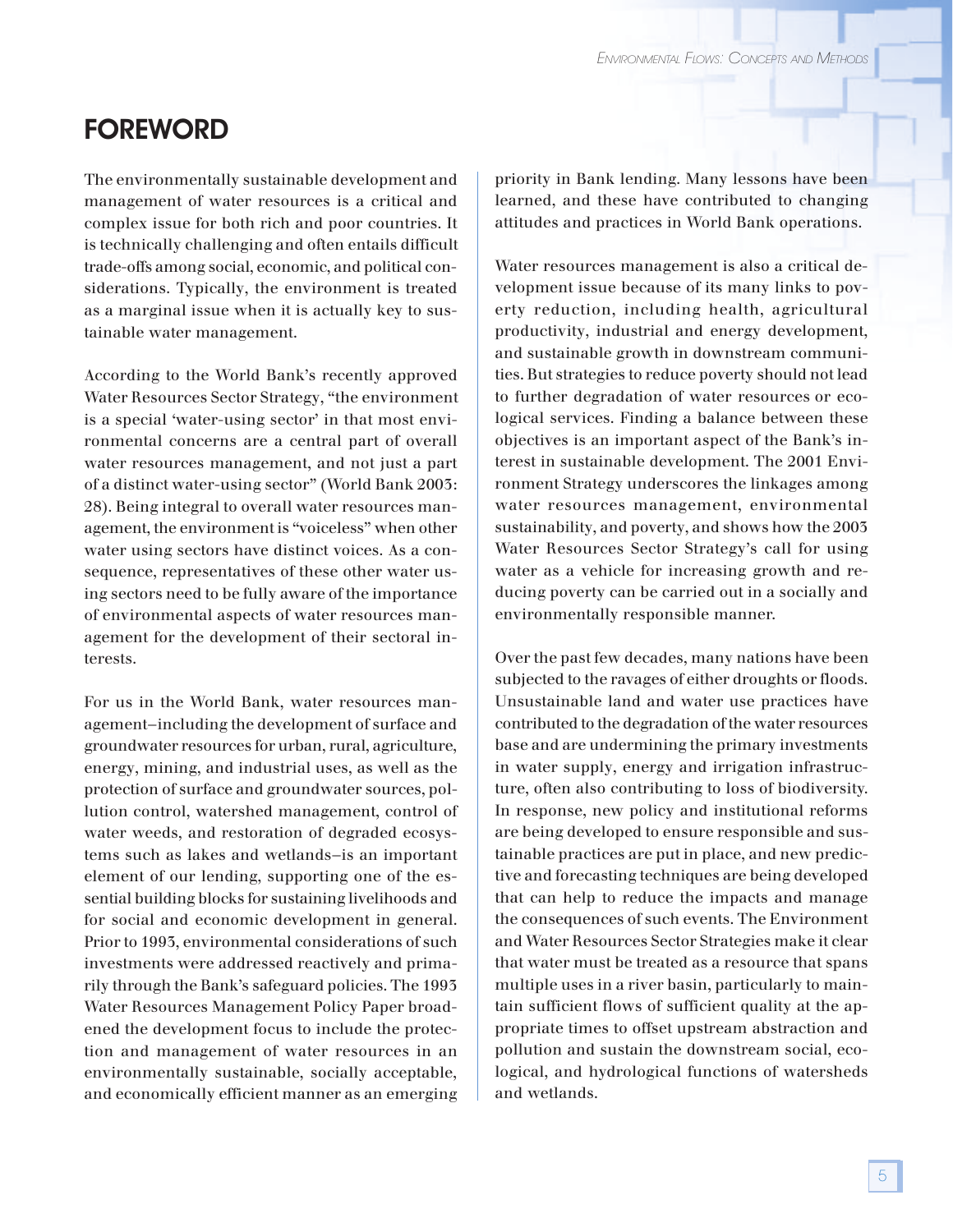With the support of the Government of the Netherlands, the Environment Department has prepared an initial series of Water Resources and Environment Technical Notes to improve the knowledge base about applying environmental management principles to water resources management. The Technical Note series supports the implementation of the World Bank 1993 Water Resources Management Policy, 2001 Environment Strategy, and 2003 Water Resources Sector Strategy, as well as the implementation of the Bank's safeguard policies. The Notes are also consistent with the Millennium Development Goal objectives related to environmental sustainability of water resources.

The Notes are intended for use by those without specific training in water resources management such as technical specialists, policymakers and managers working on water sector related investments within the Bank; practitioners from bilateral, multilateral, and nongovernmental organizations; and public and private sector specialists interested in environmentally sustainable water resources management. These people may have been trained as environmental, municipal, water resources, irrigation, power, or mining engineers; or as economists, lawyers, sociologists, natural resources specialists, urban planners, environmental planners, or ecologists.

The Notes are in eight categories: environmental issues and lessons; institutional and regulatory issues; environmental flow assessment; water quality management; irrigation and drainage; water conservation (demand management); waterbody management; and selected topics. The series may be expanded in the future to include other relevant categories or topics. Not all topics will be of interest to all specialists. Some will find the review of past environmental practices in the water sector useful for learning and improving their performance; others may find their suggestions for further, more detailed information to be valuable; while still others will find them useful as a reference on emerging topics such as environmental flow assessment, environmental regulations for private water utilities, inter-basin water transfers, and climate variability and climate change. The latter topics are likely to be of increasing importance as the World Bank implements its environment and water resources sector strategies and supports the next generation of water resources and environmental policy and institutional reforms.

> Kristalina Georgieva Director Environment Department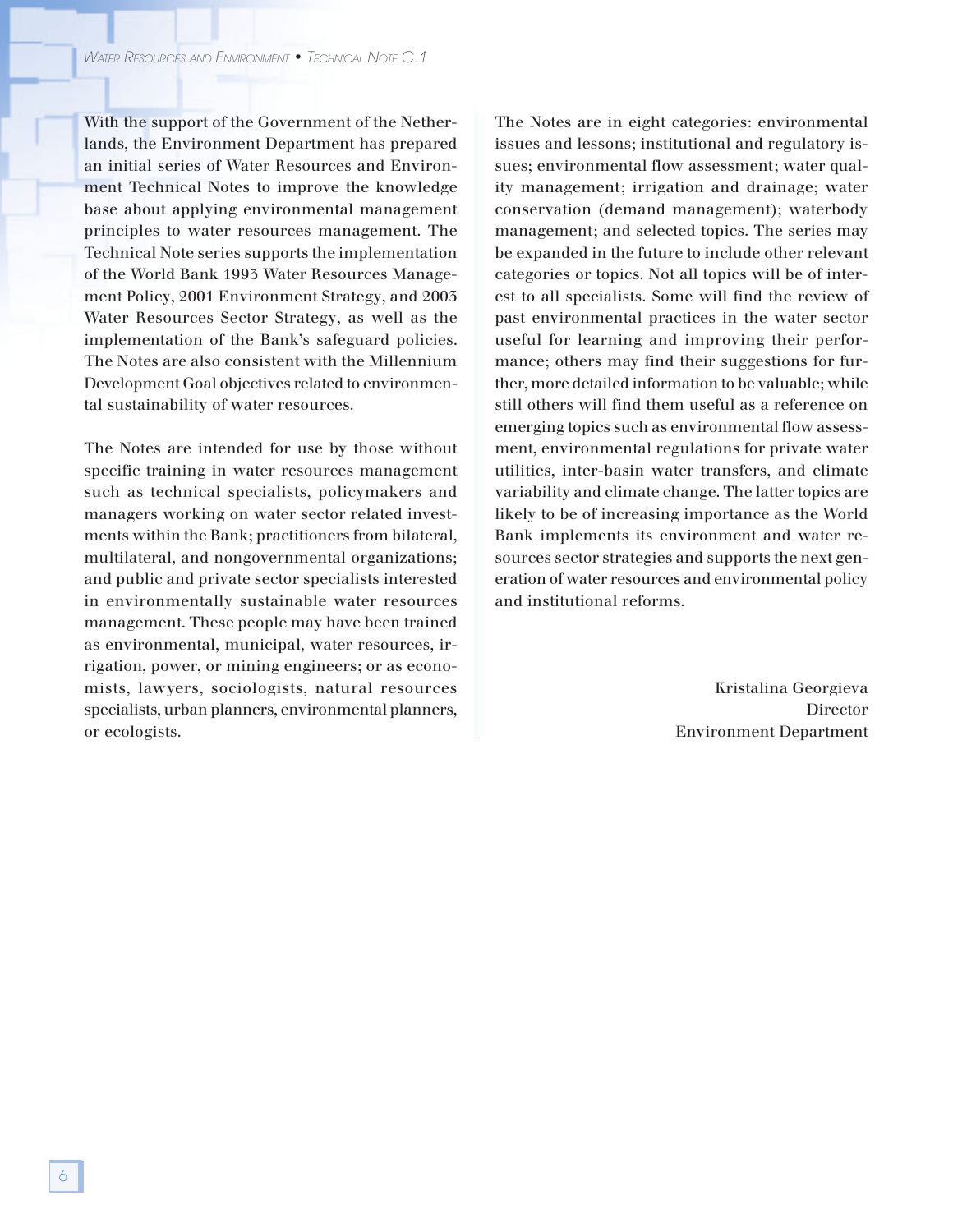### ACKNOWLEDGMENTS

The Bank is deeply grateful to the Government of the Netherlands for financing the production of this Technical Note.

Technical Note C.1 was drafted by Catherine Brown and Jacqueline King of the Southern Waters Ecological Research and Consulting Pty (Ltd) in Cape Town, South Africa. The authors wish to thank Peter Cullen of the Cooperative Research Centre for Freshwater Ecology in Australia.

This Technical Note was reviewed by the following Bank staff: Hans-Olav Ibrekk, Alessandro Palmieri, Tor Ziegler, and Jean-Roger Mercier. We are grateful for their suggestions.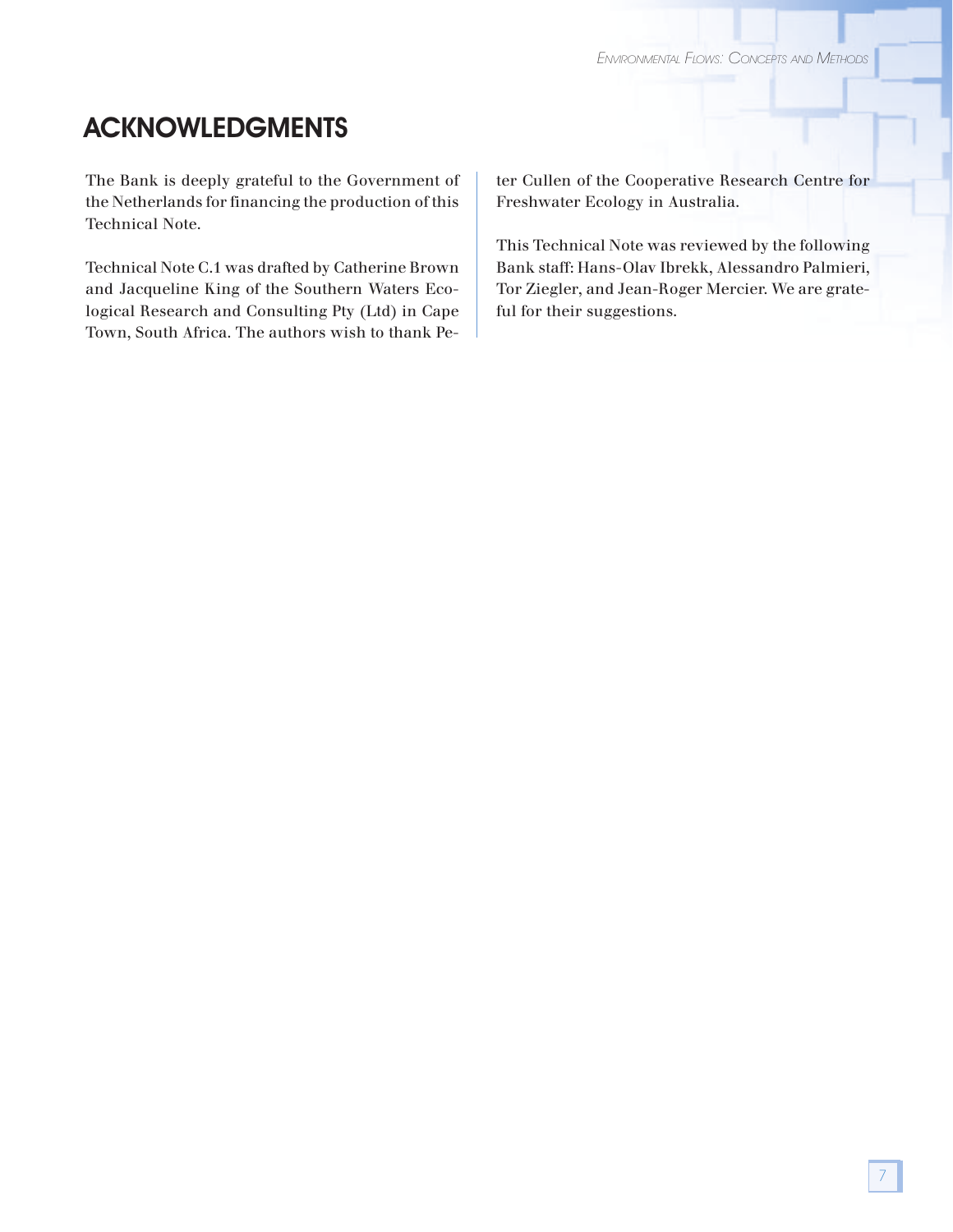### **INTRODUCTION**

The flows of the world's rivers are increasingly being modified through impoundments such as dams and weirs, abstractions for agriculture and urban supply, maintenance of flows for navigation, drainage return flows, and structures for flood control. These interventions have had significant impacts, reducing the total flow of many rivers and affecting both the seasonality of flows and the size and frequency of floods. In many cases, these modifications have adversely affected the ecological and hydrological services provided by water ecosystems, which in turn has increased the vulnerability of people—especially the poor—who depend on such services. There is now an increasing recognition that modifications to river flows need to be balanced with maintenance of essential water-dependent ecological services. The flows needed to maintain these services are termed "environmental flows," and the process for determining these flows is termed "environmental flow assessment," or EFA.

The recognition that modifications to river flows are an important source of riverine, floodplain, and in some cases estuarine degradation is relatively recent. The methodology linking downstream re-

source degradation and their social consequences is also in its early stages of development. The World Bank acknowledged the issue in its 1993 Water Resources Management Policy, which included as an objective that "the water supply needs of rivers, wetlands, and fisheries will be considered in decisions concerning the operation of reservoirs and the allocation of water." The World Bank's environmental assessment policy (Operational Policy 4.01) is triggered if modifications to river flows lead to adverse environmental risks and impacts. If changes in flow have the potential to cause significant loss or degradation of natural habitats, borrowers must also comply with the Bank's natural habitats policy (Operational Policy 4.04) in order for a loan to be approved.

Technical Notes C.1 to C.4 deal with environmental flows. Although changes in flow will affect water quality—for example, by increasing or decreasing turbidity—the focus in these notes is primarily on the direct effects of flow on the ecological functioning of rivers and the management of water quantity. Note C.1 introduces concepts and methods for determining environmental flow requirements for rivers, including a description of how different sorts of river flows contribute to the maintenance of rivers, the practicalities of undertaking a flow assessment, the need for balancing environmental and offstream demands for water, and the challenges faced in implementing environmental flows. Note



River crossing agricultural fields, Nepal

C.2 reviews some important case histories. Note C.3 describes the reinstatement of flood releases from reservoirs for floodplain inundation. Note C.4 addresses the downstream social issues arising from changes in flows.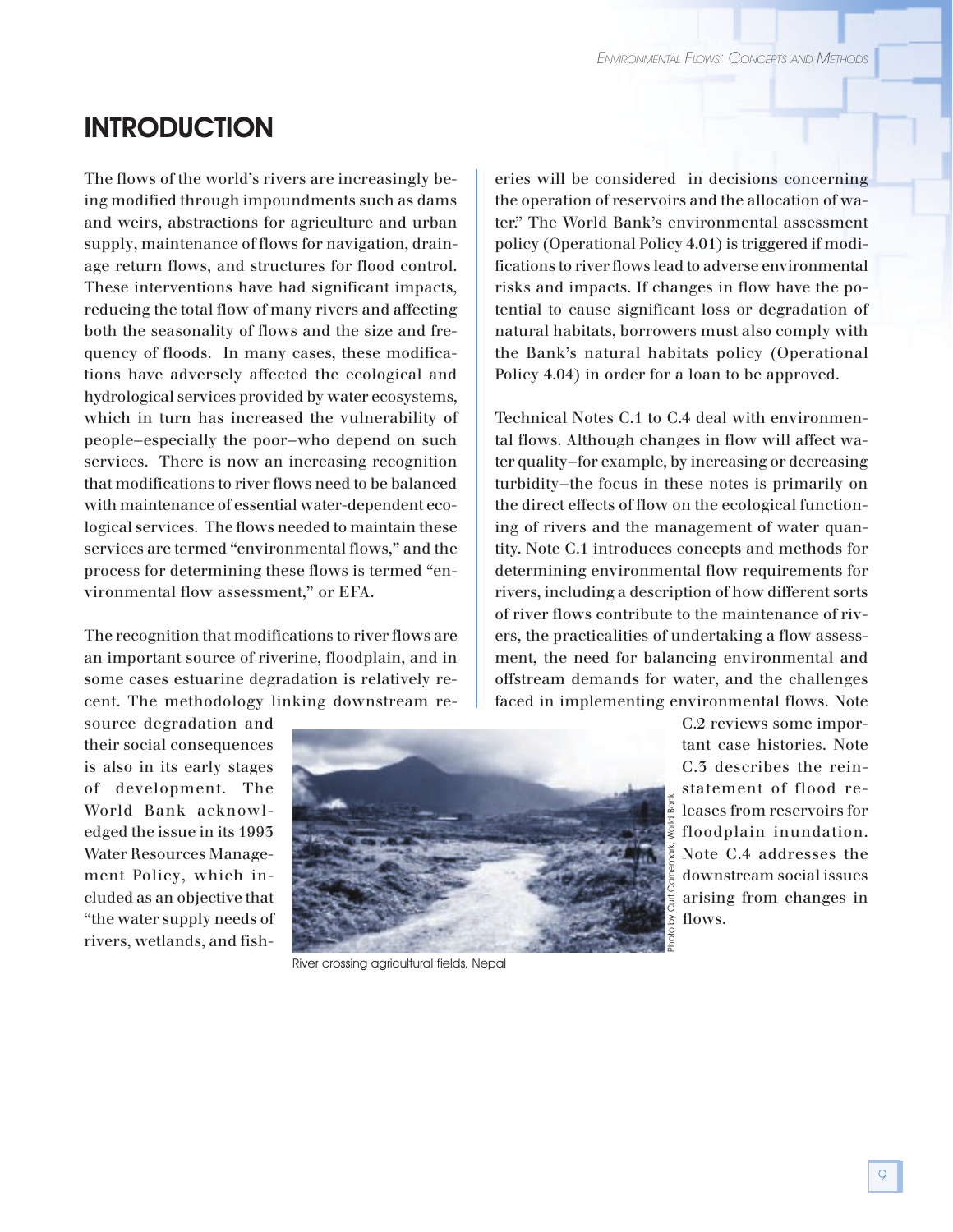## ENVIRONMENTAL FLOWS AND RIVER MANAGEMENT

Environmental flows are the water that is left in a river ecosystem, or released into it, for the specific purpose of managing the condition of that ecosystem (Box 1).

The failure to maintain such flows has led to a decline in the health of many of the world's waterdependent ecosystems, largely as a result of increasing pressure from water and catchment developments. These ecosystems include not just inriver fauna and flora, but also the floodplains and wetlands watered by floods, groundwater-dependent ecosystems replenished through river seepage, and estuaries.

Not only does the decline in water-dependent ecosystems threaten environmental values such as maintenance of biodiversity and protection of threatened species, but it directly affects many economic sectors that rely on such ecosystems. In many parts of the world, people depend on properly functioning rivers and estuaries for fish and navigation; floodplain vegetation for grazing, fiber, and food; and wetlands for sediment trapping and pollution removal. Biophysical changes impact livelihoods.

The understanding that flows are critical for maintaining ecosystems has triggered an international move to understand and describe the links between

flows and ecosystem functioning, so that environmental flows can be specified that will halt or reverse this decline, and to help minimize the loss of valued ecosystem features (Box 2). This understanding can be used to describe flows for a river that will:

- minimize or mitigate the impacts of new waterresource developments
- rehabilitate systems impacted by past developments
- allow calculation of the costs of compensating people for such impacts.

These flow descriptions can be as simple as the specification of a water depth to provide wetted habitat for a fish species, or as complex as a description of a completely modified flow regime to maintain a whole river and floodplain ecosystem. Armed with this knowledge, decisionmakers are better equipped to achieve a satisfactory balance between consumptive uses and ecosystem uses of the water resource. Of course, environmental flows alone are seldom a sufficient prescription for healthy rivers. Environmental flow allocations should be considered in combination with other complementary mitigation measures—such as water quality improvements—in order to achieve a cost-effective combination of management interventions (see Skagit River Case Study in Note C.2).

### BOX 1. **TERMINOLOGY**

Several terms are used to describe flows for ecological maintenance of rivers. "Environmental flows" is a comprehensive term that encompasses all components of the river, is dynamic over time, takes cognizance of the need for natural flow variability, and addresses social and economic issues as well as biophysical ones. Other terms include:

- Instream flow requirements (IFRs): an earlier, less-comprehensive term for environmental flows, usually focused on flows for fish.
- Maintenance IFR: a flow regime required to maintain all river ecosystem functions, and to provide sufficient access to water to allow plants and animals to reproduce in most years.
- Drought IFR: a drastically reduced flow regime for recognized drought years that is sufficient to maintain species in a system without necessarily supporting reproduction.
- Minimum flow: a general term used to describe a flow required to maintain some feature of a river ecosystem. The concept of minimum flow originated in the United States as a streamflow standard to limit the abstraction of water during the dry season, and may not be relevant in arid and semi-arid regions.

All of the above terms describe the maintenance of healthy conditions in a river.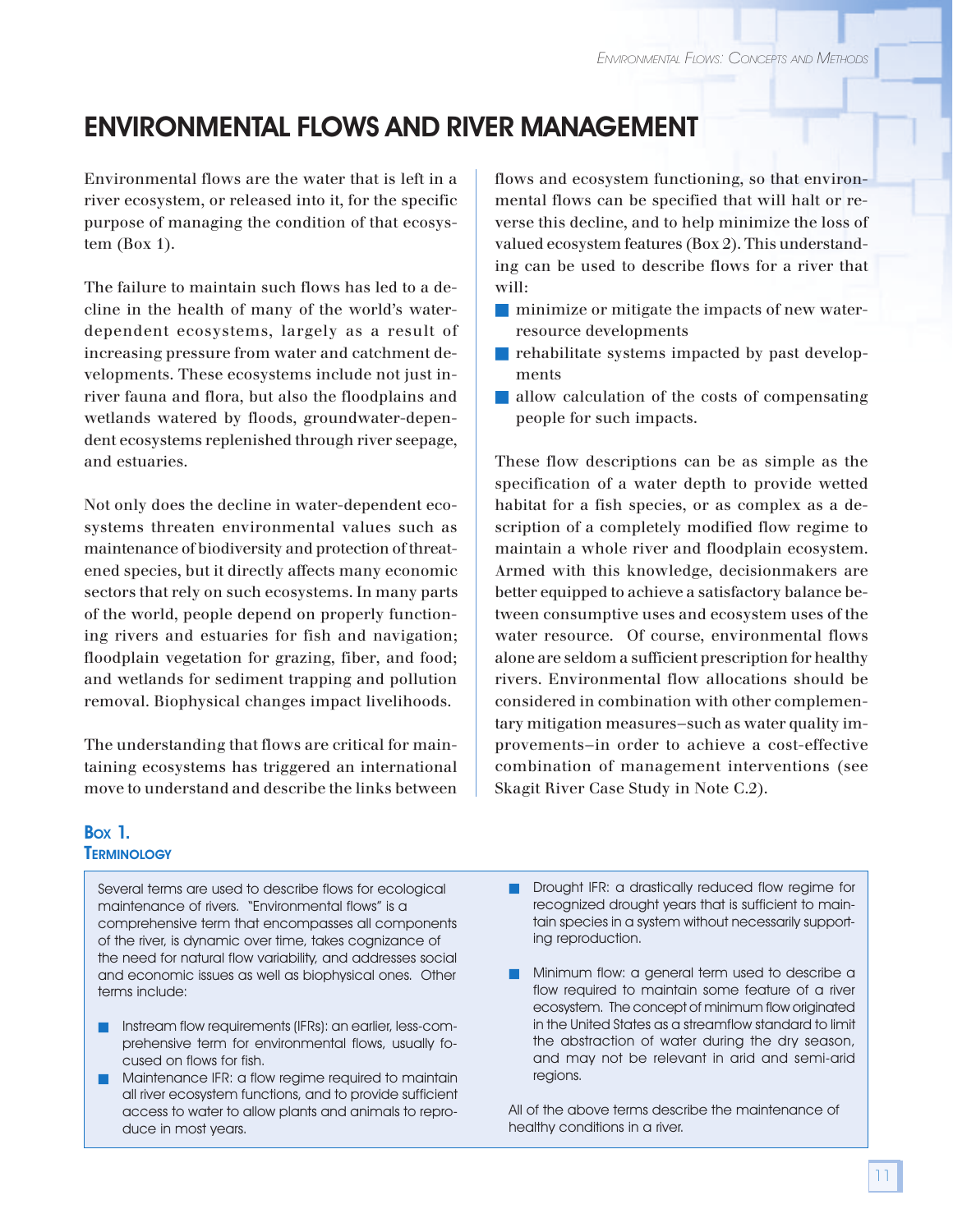### **Box 2.** EXAMPLES OF VALUED FEATURES OF RIVERS THAT COULD BE PROTECTED THROUGH ENVIRONMENTAL FLOWS

| <b>Feature</b>                        | <b>Explanation of value</b>                                                                                                                                                                                 | <b>Examples of environmental flows required</b>                                                                                                                                                                                    |
|---------------------------------------|-------------------------------------------------------------------------------------------------------------------------------------------------------------------------------------------------------------|------------------------------------------------------------------------------------------------------------------------------------------------------------------------------------------------------------------------------------|
| Aquatic animals                       | Freshwater fish are a valuable source of<br>protein for rural people. Other valued fauna<br>include: angling fish, rare water birds, or the<br>small aquatic life that forms the base of the<br>food chain. | flows to maintain the physical habitat;<br><b>n</b> flows to maintain suitable water quality;<br><b>n</b> flows to allow passage for migratory fish;<br>small floods to trigger life-cycle cues such<br>as spawning or egg-laying. |
| Riparian vegetation                   | Stabilizes river banks, provides food and firewood<br>for rural people and habitat for animals, and<br>buffers the river against nutrient and sediment<br>losses from human activities in the catchment.    | flows that maintain soil-moisture levels in<br>the banks:<br>high flows to deposit nutrients on the<br>banks and distribute seeds.                                                                                                 |
| <b>River sand</b>                     | Used for building.                                                                                                                                                                                          | flows to transport sand and to separate it<br>from finer particles.                                                                                                                                                                |
| <b>Estuaries</b>                      | Provide nursery areas for marine fish.                                                                                                                                                                      | flows that maintain the required salt/<br>freshwater balance and ocean connection<br>to estuary.                                                                                                                                   |
| Aquifers and<br>groundwater           | Maintain the perennial nature of rivers acting<br>as sources of water during the dry season.                                                                                                                | $\blacksquare$ flows to recharge the aquifers.                                                                                                                                                                                     |
| Floodplains                           | Support fisheries and flood-recession agriculture<br>for rural people.                                                                                                                                      | riloods that inundate the floodplain at the<br>appropriate time of the year.                                                                                                                                                       |
| Aesthetics                            | The sound of water running over rocks, the smells<br>and sights of a river with trees, birds, and fish.                                                                                                     | sufficient flow to maximize natural<br>aesthetic features, including many of the<br>flows mentioned above.                                                                                                                         |
| Recreational and<br>cultural features | Clean water and rapids for river rafting or clean<br>pools for baptism ceremonies or bathing.<br>Also features valued by anglers, birdwatchers,<br>and photographers.                                       | <b>n</b> flows that flush sediments and algae, and<br>that maintain water quality - see also<br>aquatic animals.                                                                                                                   |
| Ecosystem services                    | Maintain the capacity of aquatic ecosystems<br>to regulate essential ecological processes, for<br>instance to purify water, attenuate floods, or<br>control pests.                                          | flows that maintain biodiversity and<br>ecosystem functioning.                                                                                                                                                                     |
| Overall environmental<br>protection   | A wish to minimize human impacts and conserve some or all of the above types of flows.<br>natural systems for future generations.                                                                           |                                                                                                                                                                                                                                    |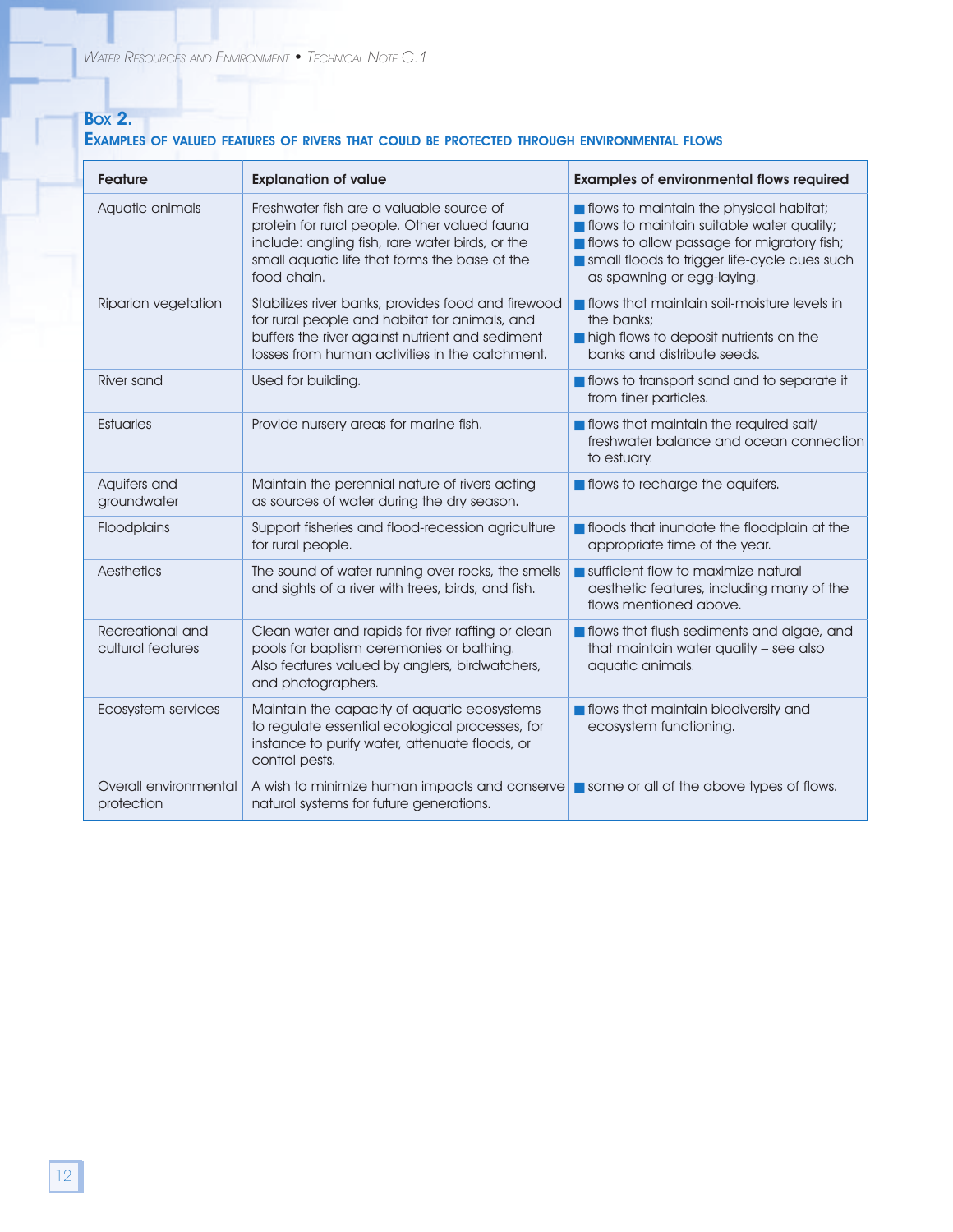## THE SIGNIFICANCE OF DIFFERENT FLOWS

In general, the closer decisionmakers want the aquatic system to be to natural, the greater the volume of the original flow regime that will be required as an environmental flow. However, the pattern of flow over time is as important as the overall quantity.

The flow regime of a river can be divided into base flows (low flows), small floods that occur every year, and occasional large floods that spread out onto floodplains (Figure 1). Different components maintain different parts of aquatic ecosystems (Box 3). The loss or degradation of one component of a flow regime will affect a system differently than the loss of some other component. Identifying these flow components—and understanding the ecosystem consequences of their loss or modification—is central to a flow assessment. The timing of these flow components within a year is also important, since temperature and other temporal cues play an important part in ecosystem functioning. However, these cues can often depend on real-time conditions that are not exactly fixed by calendar day or month. Consequently, some environmental flow prescriptions allow river operators to exercise discretion, within specified rules, to ensure that the flows are effective.

### FIGURE 1.

### AN ANNUAL HYDROGRAPH OF DAILY FLOWS IN <sup>A</sup> RIVER, BEGINNING IN OCTOBER OF ONE YEAR AND CONCLUDING IN SEPTEMBER OF THE FOLLOWING YEAR. THIS IS CALLED A FLOW REGIME.



The temporal characteristics of the flow regime also have an important influence on the overall character of a river ecosystem. Fluctuations between low flows and small and large floods change conditions through each day and season, creating mosaics of areas inundated and exposed for different lengths of time. The more diverse the physical conditions, the higher the biodiversity and the greater the resilience of the ecosystem to disturbance.

### BOX 3. EFFECTS OF DIFFERENT COMPONENTS OF <sup>A</sup> FLOW REGIME ON RIVERS

| <b>Flows</b>                                                | Importance to river ecosystem                                                                                                                                                                                                                                                                                                                                                                                                                                                                                                                                                                                                                                                           |
|-------------------------------------------------------------|-----------------------------------------------------------------------------------------------------------------------------------------------------------------------------------------------------------------------------------------------------------------------------------------------------------------------------------------------------------------------------------------------------------------------------------------------------------------------------------------------------------------------------------------------------------------------------------------------------------------------------------------------------------------------------------------|
| Low flows:<br>their range<br>in dry and<br>wet<br>seasons   | Low flows occur when the river is not in<br>flood. They are larger and more varied<br>in the wet season than in the dry, and<br>define whether the river flows all year,<br>only during the wet season, or just after<br>rains. They create different conditions in<br>different seasons, dictating which (and<br>how many) biotic species occur at any<br>time of the year.                                                                                                                                                                                                                                                                                                            |
| Small<br>floods: size.<br>number<br>per year,<br>and timing | Small floods stimulate spawning in fish,<br>flush out poor-quality water, cleanse the<br>riverbed, and sort the river stones by<br>size, thereby creating different kinds of<br>habitat. They trigger and synchronize<br>activities as varied as upstream migra-<br>tions of fish and germination of seed-<br>lings on riverbanks.                                                                                                                                                                                                                                                                                                                                                      |
| Large<br>floods: size<br>and timing                         | Large floods trigger the same in-river<br>responses as small ones, but also<br>provide scouring flows that shape the<br>channel. They move and cleanse<br>cobbles and boulders on the riverbed.<br>and deposit silt, nutrients, eggs, and<br>seeds on floodplains. They re-charge<br>soil moisture levels in the banks.<br>enabling seedlings of riparian trees to<br>grow, and maintain links with the sea by<br>scouring estuaries. These floods inun-<br>date backwaters, secondary channels,<br>and floodplains. They trigger bursts of<br>growth in many floodplain species,<br>including waterbirds such as ibis. Note<br>C.3 describes the release of water for<br>large floods. |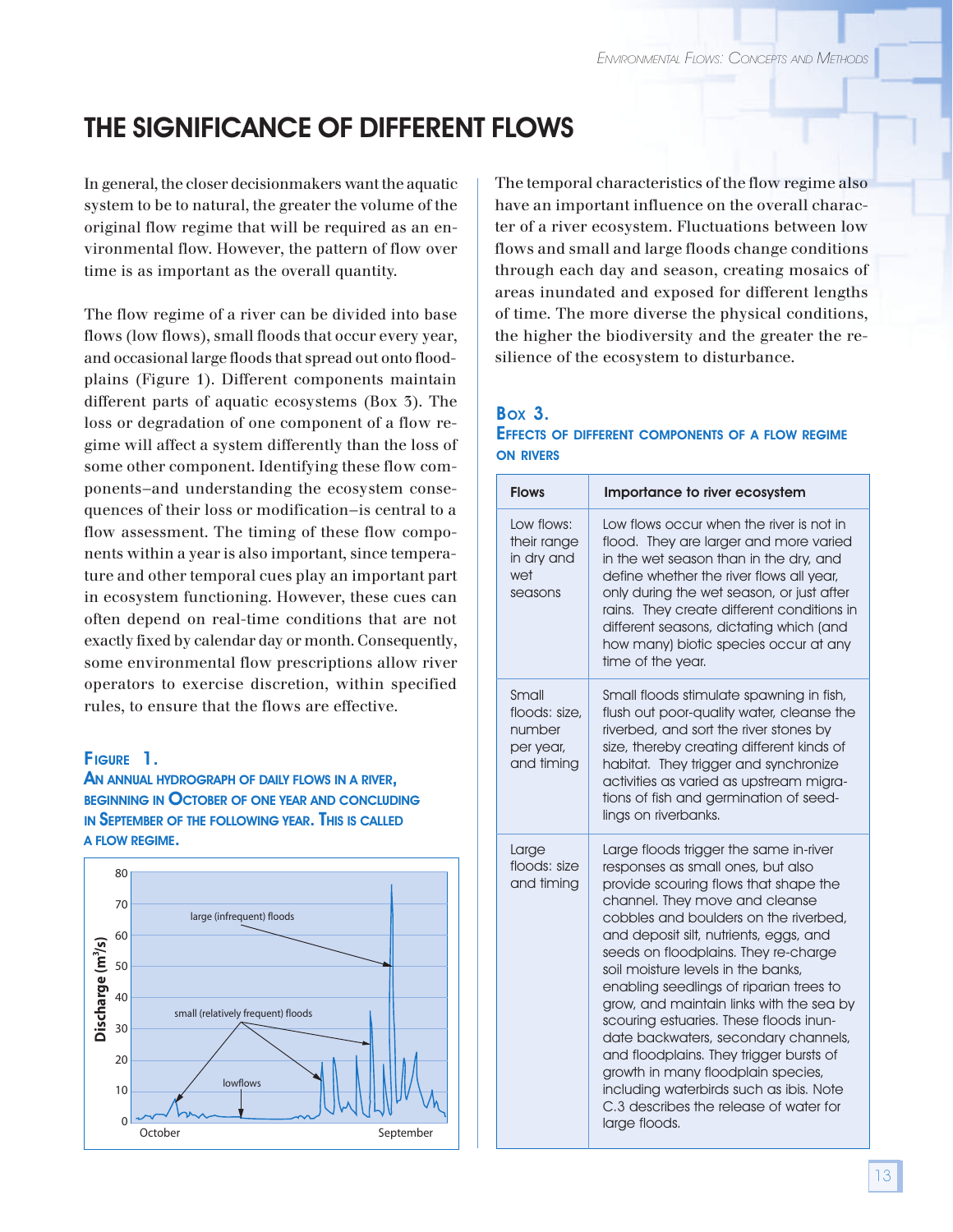Different developments will affect different components of the flow regime and, in turn, elicit various responses from the aquatic ecosystem. However, not all changes to the flow regime arise from direct manipulations of flows. For instance, deforestation of an upland catchment can significantly increase the energy of floods, resulting in changes to the form of the riverbed as well as deposition of excessive sediment on floodplains. Box 4 summarizes typical developments, the components of the flow regime most commonly affected, and examples of the consequences for aquatic ecosystems. These consequences have a direct impact on human populations dependent on these ecosystems. Thus, the reduction in small-tomedium-sized floods following the building of a large dam can remove cues needed for fish breeding, and so affect the livelihoods of downstream water-dependent communities.

### BOX 4.

| <b>Management</b><br>actions                          | <b>Example of the</b><br>impact on flow                                                                    | <b>Examples of ecosystem</b><br>consequences                                                                                                                                                                                                                                                                                              |
|-------------------------------------------------------|------------------------------------------------------------------------------------------------------------|-------------------------------------------------------------------------------------------------------------------------------------------------------------------------------------------------------------------------------------------------------------------------------------------------------------------------------------------|
| Irrigation flows<br>(using the river<br>as a conduit) | Dry-season lowflows<br>increased, and<br>seasonal variability<br>reduced.                                  | Can result in higher flows in the dry than in the wet season. Hydrau-<br>lic and thermal conditions, in particular, can become mismatched<br>with life-cycle requirements, causing species to decrease in<br>numbers and abundance. Pests are often able to take advantage<br>of such environmental conditions and increase in abundance. |
| Run-of-river<br>diversion                             | Wet and dry season<br>lowflows reduced.                                                                    | Reduces habitat availability and restricts movement of aquatic<br>animals, thus increasing competition for space and vulnerability to<br>predation.                                                                                                                                                                                       |
|                                                       |                                                                                                            | Increases diurnal temperature fluctuations, concentrates effluents,<br>and can lead to toxic algal blooms.                                                                                                                                                                                                                                |
| Large dams                                            | Frequency and<br>duration of floods<br>reduced.                                                            | Flood cues that trigger fish spawning or seed germination may<br>occur at the wrong time of the year or not at all, resulting in a failure<br>to produce new generations of individuals.                                                                                                                                                  |
|                                                       |                                                                                                            | Reduced wetting of banks stresses riparian vegetation and reduces<br>establishment of seedlings. Bank stability is weakened and soil<br>erosion increases.                                                                                                                                                                                |
|                                                       |                                                                                                            | Reduced flows into estuaries reduces access for marine fish using<br>estuaries as nursery areas.                                                                                                                                                                                                                                          |
|                                                       |                                                                                                            | Reduced flooding of riparian wetlands and floodplains causes loss<br>of fisheries and other attributes.                                                                                                                                                                                                                                   |
|                                                       |                                                                                                            | See Lesotho Highlands Water Project in Note C.2.                                                                                                                                                                                                                                                                                          |
| Hydropower<br>stations                                | Timing and distribution of<br>flows altered.<br>Rate of change between<br>high and low flows<br>decreased. | Mismatched flows and abnormal flow fluctuations impact life-cycle<br>stages of many animals and plants. See Skagit River case study in<br>Note C.2.                                                                                                                                                                                       |
| Afforestation<br>of catchment                         | Wet and dry season<br>lowflows reduced and<br>small floods attenuated.                                     | Reduces flood cues that trigger fish spawning or seed germination,<br>and decreases wetted habitat through the year.                                                                                                                                                                                                                      |
| Deforestation<br>of catchment                         | Energy of medium-<br>large floods increased;                                                               | Increases bank and bed erosion, which alters the available habitat<br>for aquatic species.                                                                                                                                                                                                                                                |
|                                                       | dry season flows<br>increased.                                                                             | Reduces habitat availability in the dry season.                                                                                                                                                                                                                                                                                           |
|                                                       |                                                                                                            | Increases the risk of animals being washed away.                                                                                                                                                                                                                                                                                          |

#### ACTIONS THAT IMPACT FLOW AND CONSEQUENCES FOR AQUATIC ECOSYSTEMS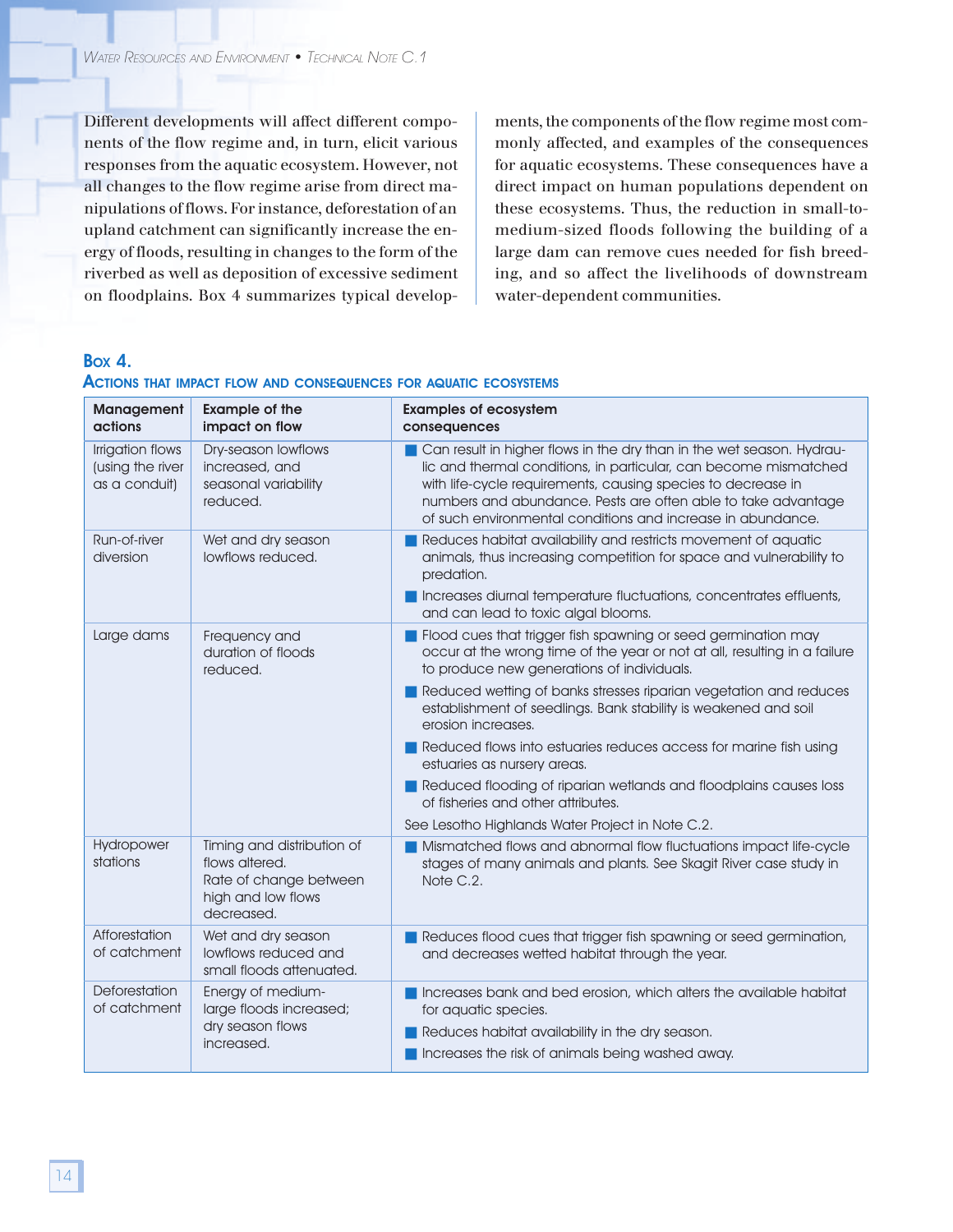### BOX 5. INSTREAM FLOWS THAT ARE NOT ENVIRONMENTAL FLOWS

| Hydropower releases   | Water released to generate hydroelectricity creates wide fluctuations in downstream river flow,<br>flooding, and drying out habitat for aquatic species such as fish (see Note C.2). To some<br>extent, such flow surges can be controlled to mitigate their impact on the downstream river.                                          |
|-----------------------|---------------------------------------------------------------------------------------------------------------------------------------------------------------------------------------------------------------------------------------------------------------------------------------------------------------------------------------|
| Irrigation releases   | Irrigation water releases can cause seasonal reversal of the flow regime, with flows that are<br>higher in the dry season than in the wet. Life-cycle cues for aquatic species, provided by the<br>flow, become mismatched with temperature and other required conditions, causing loss of<br>species and other ecosystem imbalances. |
| Navigation            | Unnaturally high flows for navigation can cause bank and bed erosion, and can also dampen<br>or remove flow variability (Box 3).                                                                                                                                                                                                      |
| Dilution of pollution | Diluting pollutants as a way to improve water quality is poor management. If pollutants are<br>controlled at the source and not through high dilution flows, more water is available for other<br>uses.                                                                                                                               |
| Release of wastewater | Same as for navigation, but with added pollution impact.                                                                                                                                                                                                                                                                              |
| Interbasin transfers  | Water moved from one catchment to another can have many of the above effects. It can also<br>impact on biodiversity through the introduction to a catchment of competitive or alien species.                                                                                                                                          |
|                       |                                                                                                                                                                                                                                                                                                                                       |

Water released down a river for nonenvironmental purposes (Box 5) may damage the aquatic environment. Any flow assessment that is part of a development proposal should include the ecosystem impacts of nonenvironmental flows.

Balancing the multiple and competing demands for water is one of the greatest challenges facing water managers. In the past, some development costs, particularly those affecting the environment and borne by economically weak communities, have been ignored. As a general rule, the overall benefits from exploitation of water resources increase to a point beyond which use is no longer sustainable, as the systems degrade with exploitation and the costs eventually outweigh the benefits (Figure 2).



### FIGURE 2.

HYPOTHETICAL SCHEMATIC ILLUSTRATING THE GENERAL RELATIONSHIPS BETWEEN ECOSYSTEM USE AND CONDITION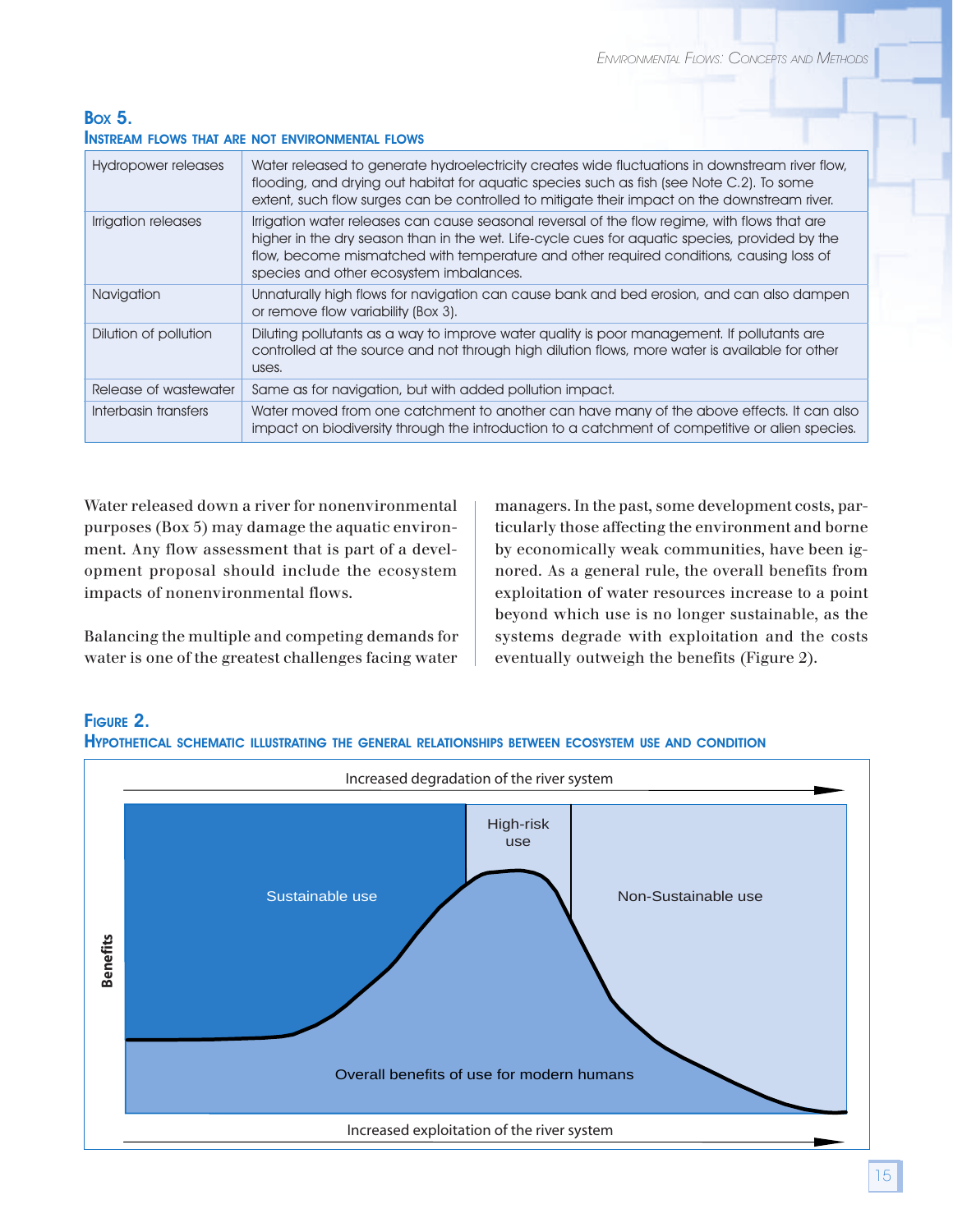### METHODS FOR QUANTIFYING ENVIRONMENTAL FLOWS

Many methods have been developed over the last 20 years—primarily in Europe, the United States, South Africa, and Australia—to establish environmental flows. Some techniques were developed for protection of specific (often threatened) species, while others were developed for broader ecosystem protection. These techniques have now been applied in over 25 countries, resulting in a considerable body of experience for temperate and semiarid rivers, but only limited experience in the application of these methods to tropical rivers.

Environmental flow assessment methods fall into two categories, prescriptive and interactive (Box 6). Methods based on the prescriptive approach usually address a narrow and specific objective and result in a recommendation for a single flow value or single component of the flow regime. Their outcomes tend not to lend themselves to negotiation, because effort is mostly directed to justifying the single value, and insufficient information is supplied on the implications of *not* meeting the recommended value to allow an informed compromise. Interactive approaches, on the other hand, focus on the relationships between changes in river flow and one or more aspects of the river. Once these relationships are established, the outcome is no longer restricted to a single interpretation of what the resulting river condition would be. Methods based on the interactive approach are thus better suited for use in negotiations. They do tend to be more complex, however, and have more onerous data and time requirements, than do prescriptive approaches. Several methods have been developed in each category.

The methods presented in this Note are chosen to illustrate different degrees of data and time requirements, as well as the reliability of the results and the level of experience required to apply the method (Table 1).

### PRESCRIPTIVE APPROACHES

These can be divided into four broad categories:

- Hydrological index methods are mainly desktop approaches relying primarily on historical flow records to make flow recommendations for the future. Little, if any, attention is given to the specific nature of the considered river or its biota.
- Hydraulic rating methods use the relationship between the flow of the river (discharge) and simple hydraulic characteristics such as water depth, velocity, or wetted perimeter to calculate an acceptable flow. These methods are an improvement on hydrological index methods, since they require measurements of the river channel, and so are more sensitive than the desktop approaches to differences between rivers. However, judgment of an acceptable flow is still based more on the physical features of the river rather than on known flow-related needs of the biota.
- Expert panels use a team of experts to make judgments on the flow needs of different aquatic biota.
- **EXPRESCRIPTIVE holistic approaches require collec**tion of considerable river-specific data and make

### BOX 6.

#### FEATURES OF PRESCRIPTIVE AND INTERACTIVE METHODOLOGIES

| <b>Prescriptive</b>                                                                       | <b>Interactive</b>                                                                                              |
|-------------------------------------------------------------------------------------------|-----------------------------------------------------------------------------------------------------------------|
| Often provide a single flow regime to maintain a single<br>objective (river condition).   | Provide a range of flow regimes, each linked to a<br>different river condition.                                 |
| Motivate for the inclusion of specific parts of the flow regime.                          | Explain the consequences of flow manipulations.                                                                 |
| Not conducive to exploring options.                                                       | Conducive to exploring options.                                                                                 |
| Suited for application where objectives are clear and the<br>chance of conflict is small. | Suited for application where the eventual environmental<br>flow is an outcome of negotiations with other users. |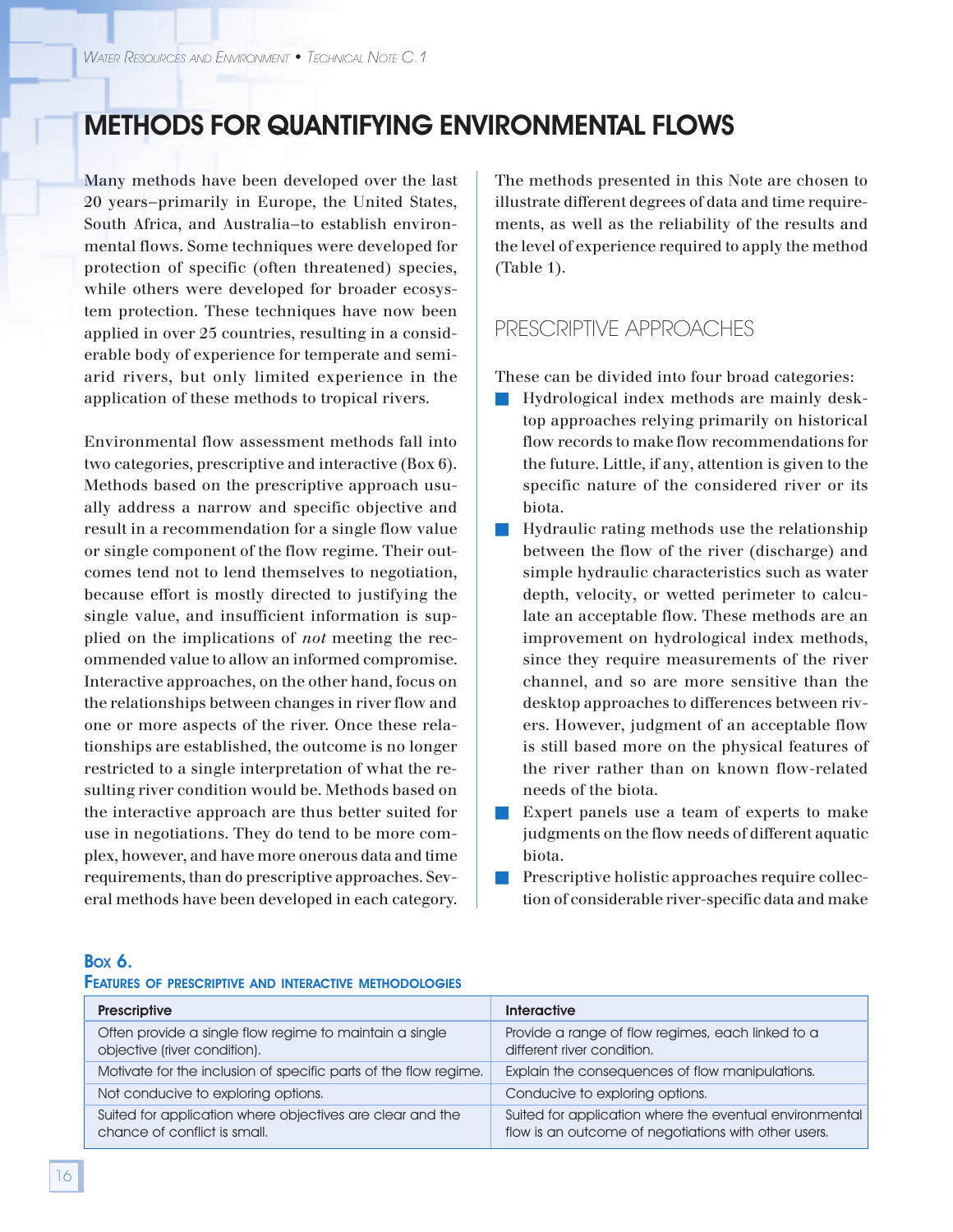| Output       | <b>Method</b>                  | Data and time<br><b>requirements</b> | <b>Approximate</b><br>duration of<br>assessment | <b>Relative</b><br>confidence in<br>output | Level of<br><b>Experience</b>            |
|--------------|--------------------------------|--------------------------------------|-------------------------------------------------|--------------------------------------------|------------------------------------------|
| Prescriptive | <b>Tennant Method</b>          | Moderate to low                      | Two weeks                                       | Low                                        | USA/extensive                            |
|              | Wetted-<br>Perimeter<br>Method | Moderate                             | 2-4 months                                      | Low                                        | USA/extensive                            |
|              | <b>Expert Panels</b>           | Moderate to low                      | 1-2 months                                      | Medium                                     | South Africa,<br>Australia/<br>extensive |
|              | <b>Holistic</b><br>Method      | Moderate to high                     | 6-18 months                                     | Medium                                     | Australia/<br>very limited               |
| Interactive  | <b>IFIM</b>                    | Very high                            | 2-5 years                                       | High                                       | USA,<br>UK/extensive                     |
|              | <b>DRIFT</b>                   | High to very high                    | $1-3$ years                                     | High                                       | Lesotho, South<br>Africa/very limited    |

### TABLE 1. RELATIVE DATA AND TIME REQUIREMENTS OF SELECTED FLOW ASSESSMENT METHODS

structured links between flow characteristics of the river and the flow needs of the main biotic groups (fish, vegetation, invertebrates). Two examples are included here.

*Hydrological index methods*. The Tennant (or Montana) Method is a desk-top approach that is relatively inexpensive, quick, and easy to apply. Its development required considerable research and input from experts. The results compare relatively well with those from data-intensive techniques. The approach is based on trends derived from field observations in the United States of the relationship among river condition, the amount of flow in the river, and the resultant fish habitat. These are used to recommend environmental flows for the maintenance of fish, wildlife, recreation, and related resources (Table 2). For example, if the average annual

### TABLE 2.

### TENNANT METHOD: PERCENTAGE OF AVERAGE ANNUAL FLOW (AAF) REQUIRED TO ACHIEVE DIFFERENT OBJECTIVES (AAF EXPRESSED AS INSTANTANEOUS FLOW)

|                           | <b>Recommended percentage of AAF</b>                           |                      |
|---------------------------|----------------------------------------------------------------|----------------------|
| <b>Objective</b>          | <b>Autumn-Winter</b>                                           | <b>Spring-Summer</b> |
| Flushing or maximum flows | 200                                                            | 200                  |
| Optimum range of AAF      | 60-100                                                         | 60-100               |
|                           | Percentage AAF required to maintain a required river condition |                      |
| Outstanding               | 40                                                             | 60                   |
| Excellent                 | 30                                                             | 50                   |
| Good                      | 20                                                             | 40                   |
| Fair or degrading         | 10                                                             | 30                   |
| Poor or minimum           | 10                                                             | 10                   |
| Severe degradation        | 10-zero flow                                                   | 10-zero flow         |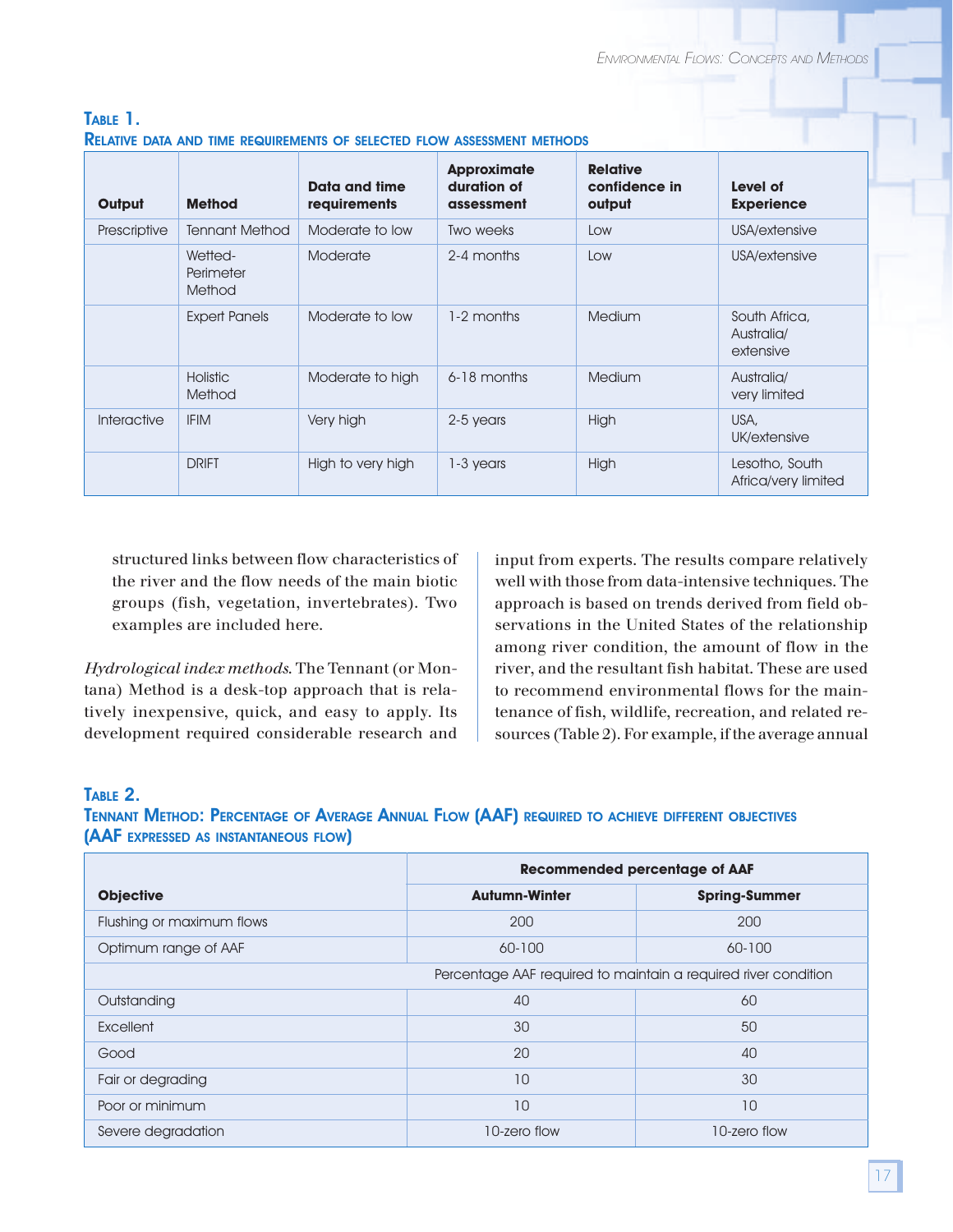flow (AAF) in a river is 100 x  $10^6$  cubic meters per annum (m $5a^{\text{-}1}$ ), then for an "outstanding" river condition, the flow in the river in Autumn-Winter would need to be 40 percent of the average instantaneous flow, or 1.3 cubic meters per second  $(m^3s^{\text{-}1})$ . The method is claimed to be applicable to a wide range of river types and sizes, and the general approach, at least, may be applicable in many parts of the world. Once the initial relationship between river condition and flow has been established for a region, the data requirements of the method are moderate, requiring measured or easily simulated monthly hydrological data.

As with all rapid assessment methods, the Tennant Method is most suited to the region—in this case, the western United States—where it was developed, where the hydrological and ecological characteristic of the rivers are well-studied and well-understood. It was designed principally for managing trout habitat, which may limit its applicability to other biota in other parts of the world.

In new regions where time is a major constraint, a specially tailored Tennant approach, based on field observations of the habitat responses of the biota of interest in that region, would provide a good medium-resolution technique for determining environmental flows. The outcome of such a "Tailored Tennant" approach would be a table similar to that in Table 2, but based on empirical observations that are relevant to the country where they were taken.

Other examples of hydrological index methods include the Flow Duration Curve Analysis, Range of Variability Approach, and the Desktop Method.

*Hydraulic rating methods*. Like hydrological index methods, hydraulic rating methods also use the hydrological record. However, they link this to simple cross-section data collected in the river of interest. The Wetted-Perimeter Method is a low-resolution, river-specific method that is used for determining seasonal flows required to maintain fish populations. It is relatively quick and cost-effective. The number of measurements taken and field visits made will depend on the level of confidence required for the study. It is useful as a planning method at

catchment scale or greater. Because it is widely used in the United States, there is a great deal of expertise and experience to draw upon.

The method is based on the assumption that fish-rearing is related to food production, which in turn is related to how much of the river bed is wet. It uses relationships between wetted perimeter and discharge, depth, and velocity to set minimum discharges for fish food production and rearing (including spawning). The relationships are constructed from measuring the length of the wetted perimeter at different discharges in the river of interest. The resulting recommended discharges are based on inflection points on the wetted-perimeter/discharge curve, which are assumed to represent the maximum habitat for minimum flow before the next inflection point (Figure 3).

The disadvantage of the method is that the observed relationships between wetted-perimeter and discharge used to recommend suitable habitat for fish are based on general principles, and are not proven to be relevant to the fish of a particular river. To remedy this, detailed studies have to be undertaken on the relationship between wetted perimeter and the survival and reproduction of particular fish species. Although these studies increase the reliability of the results, they also add considerably to the time required and the costs of the method.

*Expert panel*. The family of expert-based methods described here have the common feature that they use a team of experts to make judgments on the flow needs of different aquatic biota. The composition of the panel will depend on the specific environmental and social features of the river in question, but typically includes a hydrologist, geomorphologist, aquatic botanist, and fish biologist. In many cases, one or more community representatives will join the panel. The collective experience of the panel members is used in the absence of reliable, predictive flow-ecology models. By putting these experts on a panel, rather than employing them independently, it is expected that an integrated assessment of flow needs will emerge.

Although the procedure varies from panel to panel, it is usual for the panel to undertake field inspec-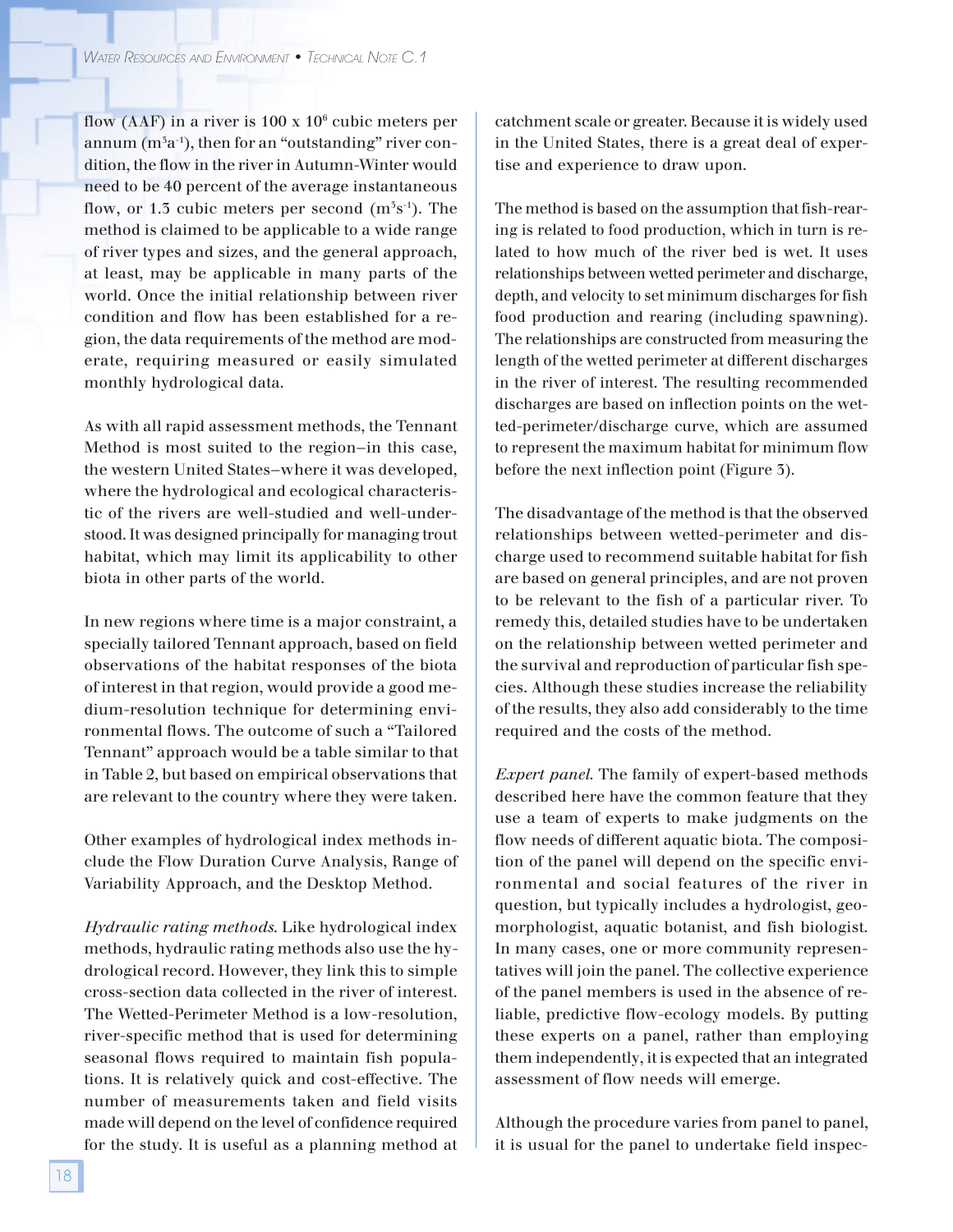### FIGURE 3.

WETTED-PERIMETER METHOD: (A) HYPOTHETICAL CHANNEL CROSS-SECTION AND (B) GRAPH OF WETTED PERIMETER VERSUS DISCHARGE. BREAKPOINTS IN SLOPE INDICATE THE MAXIMUM AVAILABLE FISH HABITAT FOR THE LEAST AMOUNT OF WATER, UNTIL THE NEXT BREAKPOINT.



tions at different points in the river. If the river has upstream impoundments, it is also common for different-sized flows to be released during these field visits so that the experts can see the extent of inundation and, in some cases, the response of ecological compartments to these different flows. The panel meets with stakeholders during the course of the field visits to understand the water use requirements of different communities along the river. The panel also has access to the hydrological records for the river as well as ecological data and reports. Based on this array of information, the panel produces a draft report describing the likely ecological responses of the river biota to different flow regimes, including low, medium, and high flows. The report is discussed at one or more workshops attended by stakeholders and managers before being finalized.

The method has been widely applied in the eastern states of Australia with considerable success. Its advantages are its rapidity, ability to effectively capture and integrate the knowledge of different experts, and its flexibility. It does not rely on the existence of models (although models can be employed if available). However, the results are sitespecific and non-reproducible, and therefore more open to challenge than traditional data-intensive/ modeling approaches.

*Holistic approaches*. Holistic approaches are essentially ways of organizing and using flow-related data and knowledge. They often incorporate some of the methods described above, particularly the expert panel methods. They are better described as *methodologies*, which implies the linking of several distinct procedures or methods to produce an output that none could have produced alone. They were developed in the southern hemisphere, mainly because northern hemisphere methods, which tend to target individual (often commercially valuable) species, were too limited when the aim was to manage the health of the whole river ecosystem.

The Holistic Method in Australia and the Building Block Methodology (BBM) in South Africa were developed in collaboration and share the same basic tenets and assumptions. Both require early identification of the future desired condition of the river. An environmental flow regime is then constructed on a month-by-month basis, through separate consideration of different components of the flow regime (Figure 4)—to achieve and maintain this condition. Each flow component is intended to achieve a particular ecological, geomorphological, or water-quality objective. Given the similarities between the two methodologies, only the BBM is discussed further here.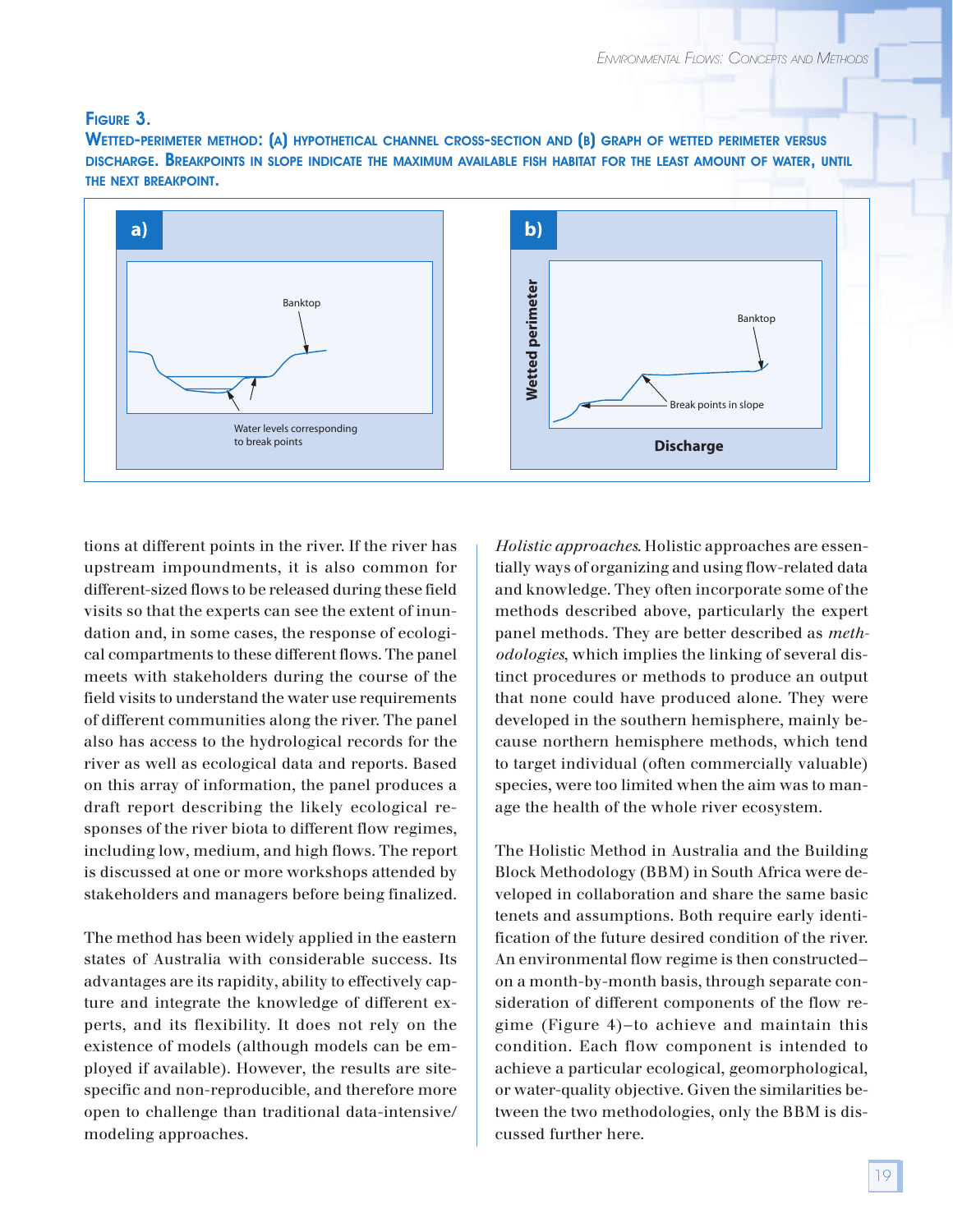### FIGURE 4.

THE "BUILDING BLOCKS" OF THE MODIFIED FLOW REGIME CREATED USING THE BBM.



The BBM was designed to address the southern-African realities of limited data, money, and time. It depends on available knowledge, expert opinion, and limited new data, which are used in a structured set of activities to describe an environmental flow. The major components of a river ecosystem, both physical (hydrology, physical habitat, and chemical water quality) and biological (vegetation, fish and macro-invertebrates), are considered, as is subsistence use of the river by riparian people. For each of these disciplines, all available data are synthesized and new data collected where necessary. Field measurements always include the sur-



veying of cross-sections at representative sites along the river, and development of the relationship between flow and water depth, velocity, and area of inundation. The biological specialists also conduct field studies, from which they develop an understanding of the links between aquatic species and the flow in the river at different times. After data collection, a desired future condition for the river is described in a specialist workshop.

The specialists then reach consensus on a modified flow regime that would help achieve the desired condition.

The strength of the BBM lies in its ability to incorporate any relevant knowledge, and to be used in both data-rich and data-poor situations. It addresses a wide range of ecosystem components, and the final environmental flow is arrived at through consensus by the full BBM team of river specialists. It is well documented and is widely used in South Africa. Holistic approaches are new, however, and judging their effectiveness will take time.

### INTERACTIVE APPROACHES

Flow-assessment methods that use an interactive approach tend to be more complex than prescriptive methods and are predominantly limited to two broad types: the habitat simulation and holistic

> methodologies. They are illustrated here by one of the oldest—the Instream Flow Incremental Methodology (IFIM)—and one of the newest—Downstream Response to Imposed Flow Transformations (DRIFT).

> Both are essentially problem-solving tools with similar approaches (Table 3). The output is a set of options—alternatives in IFIM terminology, or scenarios in DRIFT terminology. Each option quantitatively describes:

- a modified flow regime
- the resulting condition of the river, or species, whichever is being addressed
- the effect on yield for offstream users
-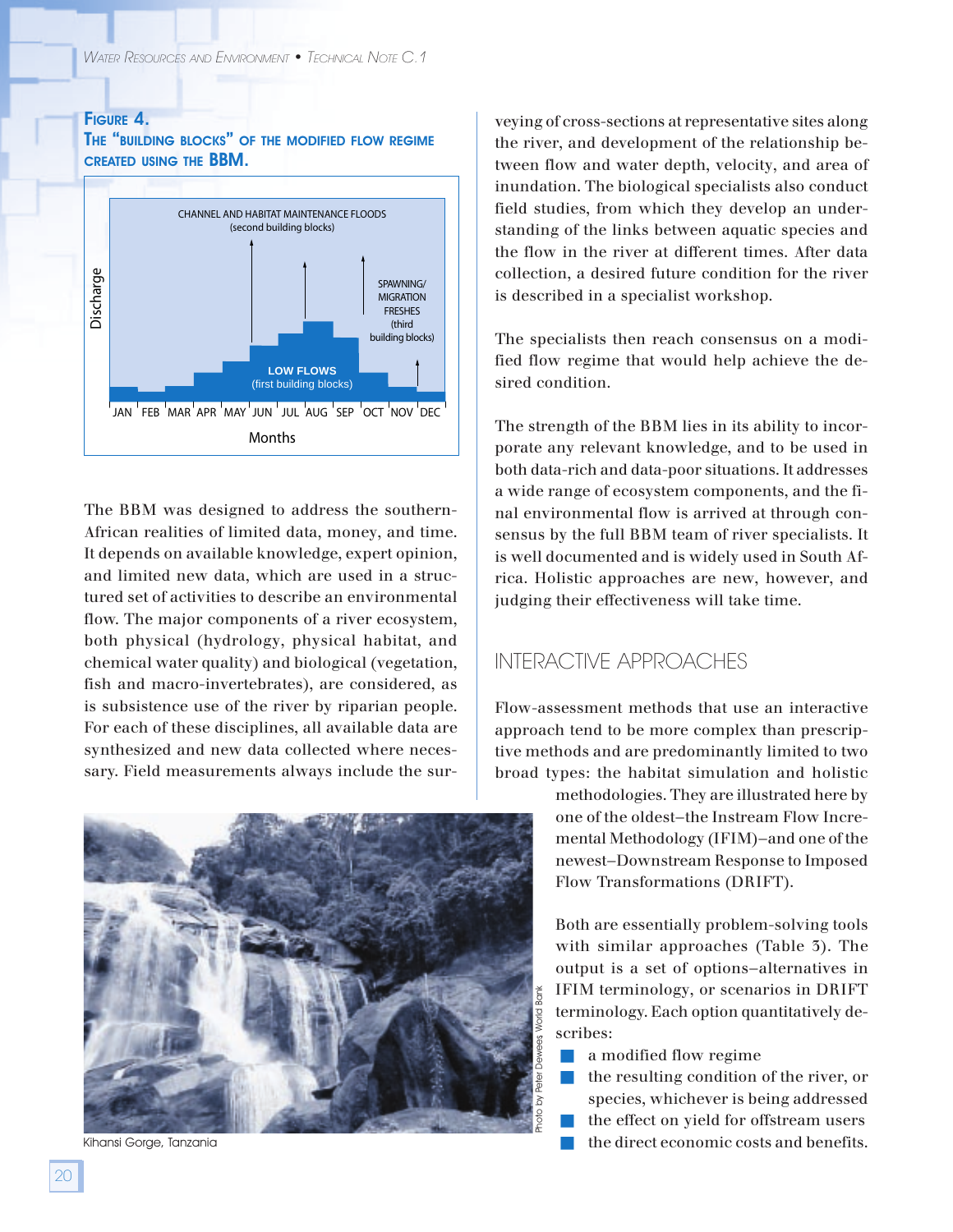DRIFT also addresses the social costs and benefits of changing river conditions, particularly for downstream riparian users (the population at risk) of river resources. Neither methodology provides a recommended environmental flow. Rather, each seeks to provide objective, scientifically based input on the consequences for rivers of a range of flow manipulations. These allow water managers to make more informed decisions on the equitable use of water.

### TABLE 3. PHASES OF IFIM AND DRIFT

| <b>PHASES</b>                                                                                                                                                                                                                                                                                                                                                                                                                                        | <b>IFIM</b>                                                                                                                                                                                                         | <b>DRIFT</b>                                                                                                                                                                                                                                                                                                                                             |
|------------------------------------------------------------------------------------------------------------------------------------------------------------------------------------------------------------------------------------------------------------------------------------------------------------------------------------------------------------------------------------------------------------------------------------------------------|---------------------------------------------------------------------------------------------------------------------------------------------------------------------------------------------------------------------|----------------------------------------------------------------------------------------------------------------------------------------------------------------------------------------------------------------------------------------------------------------------------------------------------------------------------------------------------------|
| Problem<br>identification<br>or issues<br>assessment                                                                                                                                                                                                                                                                                                                                                                                                 | Identification of interested and<br>affected parties, their concerns,<br>information needs and relative<br>influence or power.<br>Identification of the broad study<br>area, and the extent of probable<br>impacts. | Identification of the main components of the project<br>and the interested and affected parties.<br>Identification of the population at risk.<br>Identification of the broad study area, and the extent of<br>probable impacts.<br>Identification of social concerns (local, national, and<br>international) to be addressed in the biophysical studies. |
| Both approaches require:<br>Study<br>planning<br>Assessment of existing biophysical, social, and economic data, and evaluation of the need<br>for further data.<br>Selection of representative river reaches.<br>Design of data collection procedures.<br>Identification of key data collection sites.<br>Interdisciplinary integration of site selection and data collection avoids overlaps and gaps,<br>and maximizes the usefulness of the data. |                                                                                                                                                                                                                     |                                                                                                                                                                                                                                                                                                                                                          |
|                                                                                                                                                                                                                                                                                                                                                                                                                                                      |                                                                                                                                                                                                                     | Addition of social considerations in selection of study area<br>and sites. In particular, compatibility ensured between<br>biophysical data (collected at river sites) and social data<br>(collected in rural villages).                                                                                                                                 |
| Study<br>implementation                                                                                                                                                                                                                                                                                                                                                                                                                              | Collection of hydraulic and<br>biotic data.<br>Calibration of habitat model.                                                                                                                                        | Collection of hydraulic, chemical, geomorphological,<br>thermal and biotic data, and analyses to develop<br>predictive capacity on how flow changes will affect<br>each.<br>Multidisciplinary workshop to compile a database of<br>biophysical consequences of a range of flow<br>manipulations.                                                         |
| Options<br>analysis                                                                                                                                                                                                                                                                                                                                                                                                                                  | Both approaches require:<br>future flow regime and the resulting river condition.                                                                                                                                   | Development of environmental flow alternatives or scenarios, each describing a possible<br>Yield analysis of water available for development with each scenario.                                                                                                                                                                                         |
|                                                                                                                                                                                                                                                                                                                                                                                                                                                      | Determination of the direct<br>costs and benefits of the<br>alternatives                                                                                                                                            | Determination of the direct costs and benefits of each<br>scenario.<br>Additionally, for each scenario, determination of the<br>social impacts and costs to the population at risk of<br>changing river condition.                                                                                                                                       |
| Problem<br>resolution                                                                                                                                                                                                                                                                                                                                                                                                                                | Both approaches require:<br>resource development).<br>Negotiation with offstream water users.<br>Public participation<br>Transparent decisionmaking processes.                                                      | Assessment of the bigger picture (for example, data on other costs/benefits of the water-                                                                                                                                                                                                                                                                |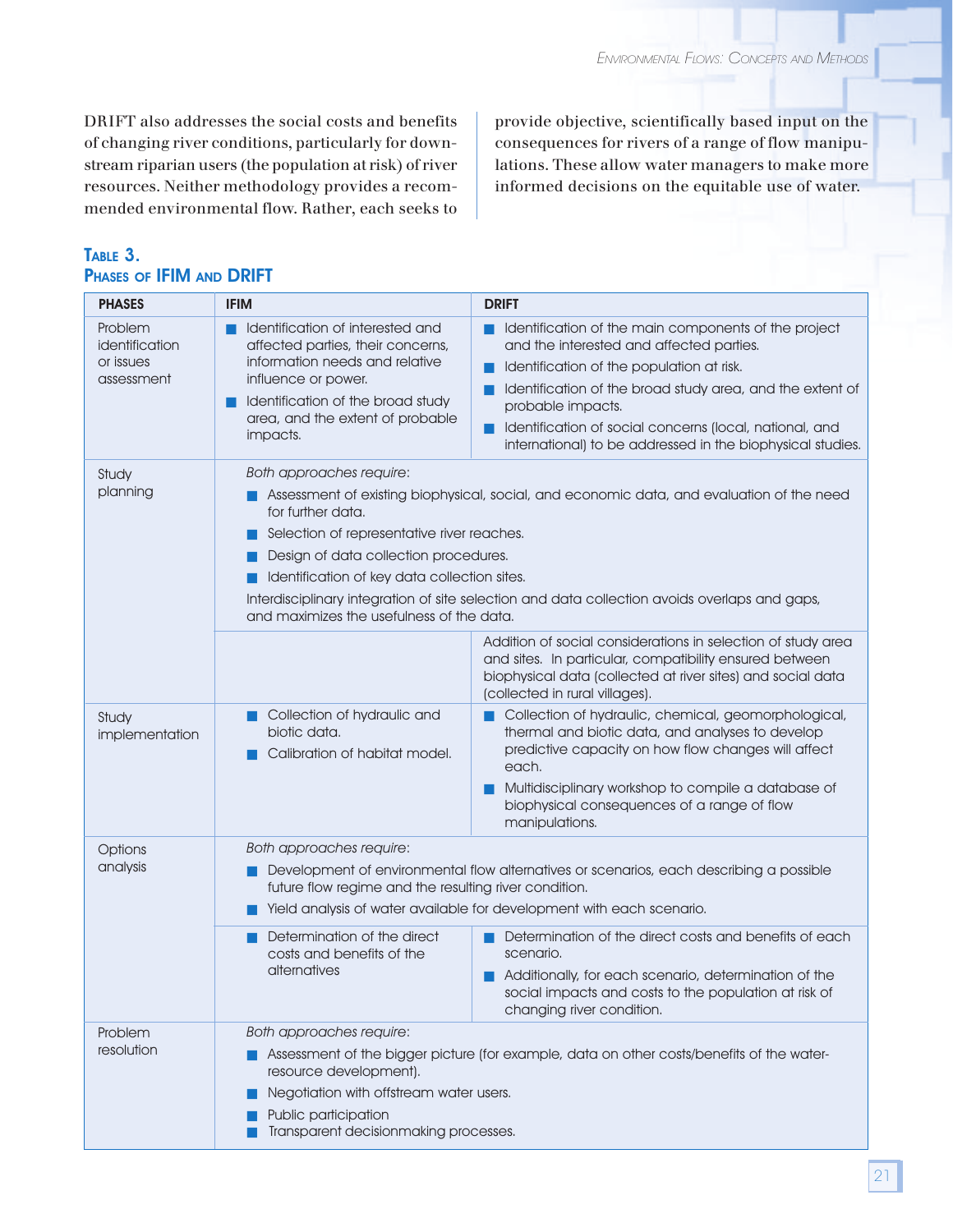*Habitat simulation methodologies: the Instream Flow Incremental Methodology (IFIM)*. IFIM is the most commonly used flow assessment method worldwide and the best-documented method currently available. It was developed by the U.S. Fish and Wildlife Service's Instream Flow Group in the late 1970s. It is founded on a basic understanding and description of the water supply and habitats within river reaches of concern.

IFIM is used to evaluate the effects of incremental changes in discharge on channel structure, water quality, temperature, and availability of suitable microhabitat for selected target aquatic species. Both macrohabitat and microhabitat, as described below, are assessed for key species. These species are chosen either because they are the major species of concern, or because they are deemed to represent the species and the general river condition desired.

Microhabitat is the small physical area in any place in a river that is directly relevant to the species being studied. The availability of suitable microhabitat over a range of flows is modeled using PHABSIM II (Physical Habitat Simulation Model). This model predicts how the water depth, water velocity, and riverbed features change with changing flow, and thus their changing suitability for the chosen species (Figure 5). The model was designed for, and is usually applied to, fish habitat. The model requires extensive field data and considerable understanding to apply. It also requires a fairly detailed understanding of the habitat preferences of the chosen species during their different life stages. For ex-

### FIGURE 5.

CONCEPTUALIZATION OF HOW PHABSIM CALCULATES HABITAT VALUES AS <sup>A</sup> FUNCTION OF FLOW. (A) FIRST, DEPTH, VELOCITY, COVER CONDITIONS, AND AREA ARE MEASURED OR SIMULATED FOR <sup>A</sup> GRID OF CELLS OVER <sup>A</sup> RANGE OF FLOWS. (B) SUITABILITY INDEX *(SI)* CRITERIA ARE USED TO WEIGHT THE SUITABILITY OF EACH CELL AS HABITAT FOR EACH SELECTED SPECIES OVER THE SAME RANGE OF FLOWS. THE HABITAT VALUES FOR ALL CELLS IN THE STUDY REACH ARE SUMMED TO OBTAIN <sup>A</sup> SINGLE HABITAT VALUE FOR EACH FLOW (C). THE OPTIMUM MICROHABITAT FOR JUVENILES OF SPECIES A IS NOTED WITH AN ARROW.

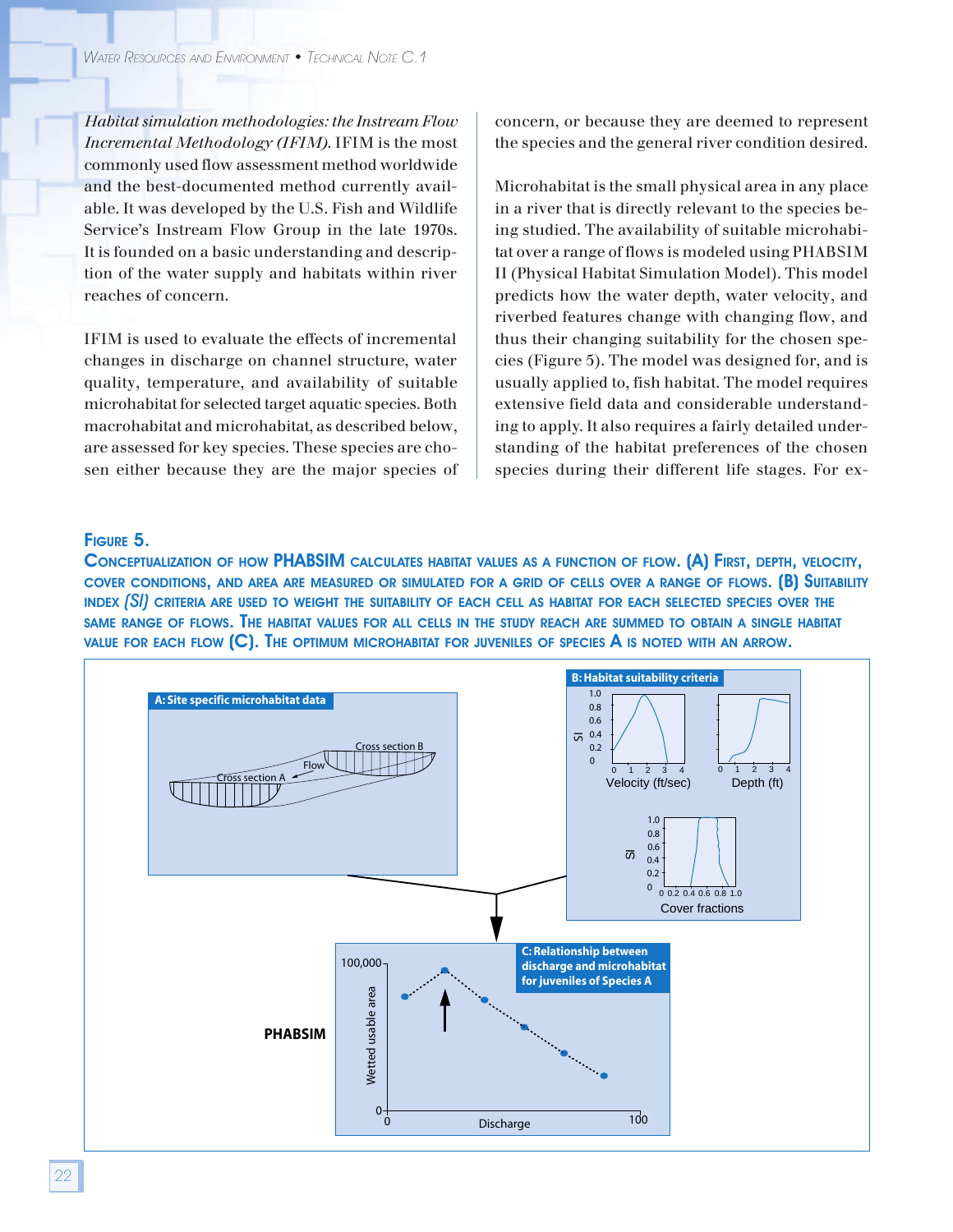ample, some fish species require attached vegetation for egg laying, others need clean pebble beds; some require reeds or grasses for refuge, others need large woody debris. In spite of these data and knowledge demands, some of the PHABSIM programs can be used with limited field data for reconnaissance or area-wide planning studies.

The suitability of microhabitat is qualified, in the macrohabitat component, by the suitability of water quality and temperature. Thus, even if the physical microhabitat requirements are met, some fish species will not breed if the correct water temperature and flow cues are absent. The results are a time series of suitable habitat for a particular species over a period of changing flows (Figure 5).

IFIM has been subjected to extensive scientific critique, but this is more a product of its widespread use in flow assessments than an indication of its merits relative to other methods. Its main drawbacks lie in its complexity, difficulty of use, its extensive field data demands, requirements for good understanding of target species needs, and questionable applicability outside its area of development. Its authors suggest that its strong scientific basis make it appropriate for the most controversial project assessments and that other less onerous methods are better employed for other projects.

*Downstream Response to Imposed Flow Transformations (DRIFT)*. DRIFT was developed for the assessment of environmental flows for the Lesotho Highlands Water Project (see Note C.2). DRIFT culminates in one or more multidisciplinary workshops that are designed to produce an agreed number of biophysical and socioeconomic scenarios.

Specialists use methods that are specific to different components of the flow regime to collect data and then, within the DRIFT structure, to predict the consequences of flow changes. For instance, PHABSIM II could be used by the fish biologists to model changes in fish habitat arising from mediumlevel floods that affect in-stream fish habitat. DRIFT also uses data on cultural and subsistence use of the river to predict the socioeconomic implications of river change (Figure 6, Table 3, and Box 7).

### FIGURE 6. BASIC COMPONENTS OF A DRIFT ASSESSMENT



DRIFT is essentially a system for managing data and knowledge in a structured way, following five main steps.

- Identification and isolation of wet-season and dry-season low flows, and small and large floods from the long-term hydrological record.
- Description of the consequences for the river of partial or complete removal of each of these flow components (Box 3).
- Creation of a biophysical database detailing the consequences of flow alterations.

### BOX 7.

#### INCORPORATION OF SOCIAL DATA INTO FLOW ASSESSMENTS

In regions such as Africa, South America, and Asia, where large numbers of poor people rely directly on rivers for subsistence, flow assessments should include consideration of the social and economic implications of changes in river flow. In some cases these will be obvious, such as loss of a food fish or plant, deterioration in the quality of potable water, or filling in of a pool used for ceremonies. In others, the impacts will be less obvious. Vitamins and minerals supplied by riparian plants may contribute to the overall health of a community, or certain levels of flow may dilute or aid decomposition of wastes entering the river, so that the water can be drunk without incurring health risks. So often externalized in water-resource planning, these indirect costs of deteriorating river condition are usually borne by the poorest members of society.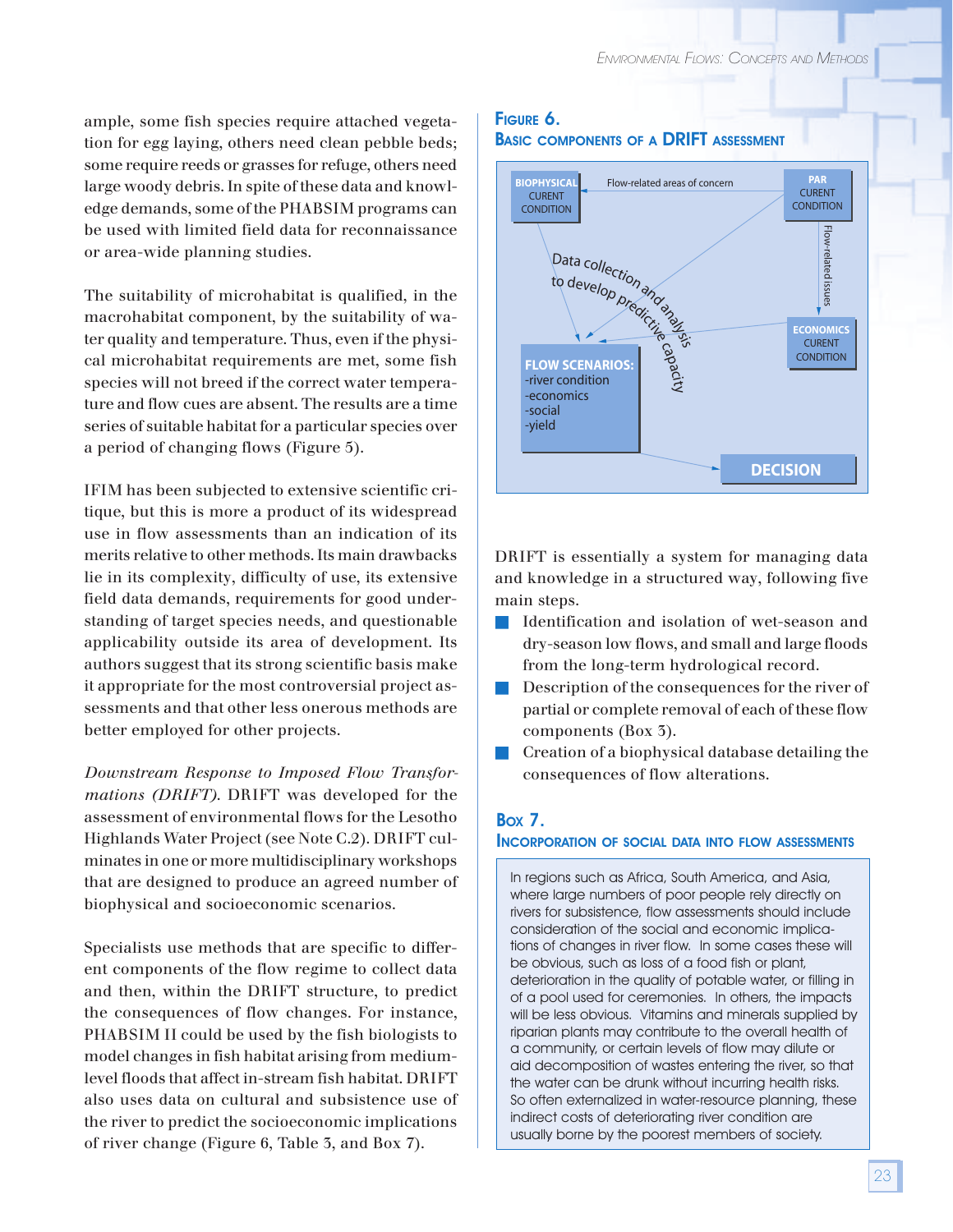■ Use of the database to describe how river condition will change with any future combination of high and low flows.

■ Description of the socioeconomic implications of the changes in river condition. This, together with the previous step, constitutes the creation of environmental flow scenarios.

### CHOOSING THE RIGHT TECHNIQUE

The purpose of a flow assessment and the intended use of the results should guide the selection of the assessment method. Project-specific flow assessments for large or controversial projects, which are likely to call for considerable negotiation and tradeoffs between environment and development issues, require a more comprehensive approach than do flow assessments for coarse-scale

planning studies, where a single number might suffice.

Within either category, the flow assessment method eventually chosen will depend on technical considerations such as the quality and availability of data on the study rivers, the location and extent of the study area, the prevailing time and financial constraints, and the level of confidence required in the final output. Eco-hydrology is a relatively new scientific field, so there is only limited understanding and very few models of species responses to varying hydrologic conditions. Most of the data and understanding required for interactive approaches have to be acquired on a site-by-site basis, considerably adding to the time, funding, and expertise required for a flow assessment. Probably because of this, most applications have used a prescriptive approach.

### ENVIRONMENTAL FLOWS IN THE DECISIONMAKING PROCESS

### ENVIRONMENTAL ASSESSMENT AND ENVIRONMENTAL FLOW ASSESSMENT

Environmental Assessment (EA) is the integrative process of identifying and evaluating the likely biophysical, social, and other relevant effects of development proposals prior to major decisions being made. Mitigation measures are sometimes included in EA and sometimes described in separate Environmental Management Plans (EMPs).

In the case of water development projects, a flow assessment should be an essential component of an EA. Impacts arising from alteration of a river's flow regime will always have the potential to be severe. These impacts can often be mitigated through the design of environmental flows or compensated through resource substitution or community development programs, and this can be shown in an EMP.

### ALLOCATING WATER

Increasingly, flow assessments are seen as tools in water-resource management that display the wider

costs as well as the benefits of development, allowing more informed tradeoffs to be made.

Water policy and legislation can provide a vital support and guide to decisionmakers. Where policy and legislation define the need and objectives for environmental flows within the realm of sustainable utilization, flow assessments need only determine the volume and temporal distribution of an environmental flow. Without such a framework, they have the burden of not only defining environmental flows but also of giving legitimacy to them.

With such legal support, a structured, transparent, and widely accepted decisionmaking process can address the results of engineering, economic, and environmental studies, including flow assessments. From this, an agreed decision can emerge on whether, and in what way, to proceed with a water resource development. In the event such a development is pursued, agreement on the desired future river condition and the flow allocations required to maintain that condition will provide the legitimacy for environmental flow allocations.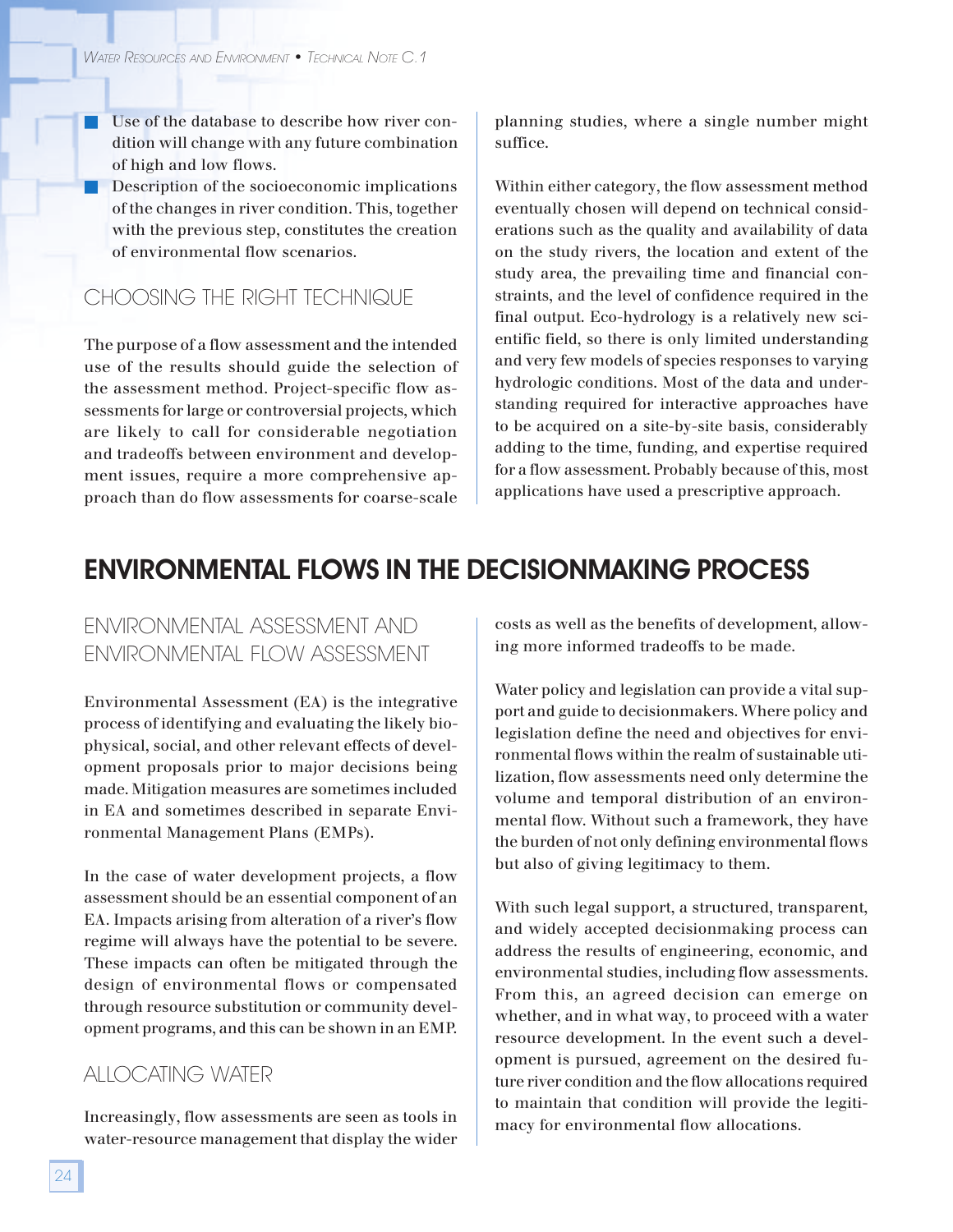Flow-related effects that are not easily expressed in monetary terms need to be included in this decision process. If not, effects of development arising from changes in flow regime—such as the loss of a fish species, or the declining quality of life of riparian people—will be undervalued and lead to disproportionate costs being borne by those groups in society who are not fully integrated into a market economy, or fully represented in the decisionmaking process.

### IMPLEMENTATION

Environmental flows should be only one part of an integrated set of environmentally sensitive features. Complementary mitigation (biophysical) features that could be considered include fish ladders; multiple-level releases in reservoirs; water-chemistry and temperature sensors at the different off-take structures; outlet pipes able to take the volume from all the off-takes simultaneously if necessary; structures that minimize anticipated water-quality conditions such as anoxic or super-saturated water; and a facility for passing sediments through reservoirs and past the dam walls or weirs.

Compensation and mitigation programs should be developed on the basis of specific consideration of downstream issues, which are often different than upstream issues. Downstream impacts relate not only to the reduction in water flows, but also the associated transformation from an aquatic environment to a terrestrial environment. Downstream issues that may form part of the compensation and mitigation programs for riverine resource losses may include reduction in fish, vegetables, plants, animal forage, firewood, timber for other uses and water supply for people, livestock and other uses from direct and indirect changes in the amount, quality, and timing of flows. The methodologies for addressing downstream social issues has not been well established and the practice is still evolving.

Experience in a number of countries has shown that recommendations arising from environmental flow assessments are not always implemented. The features that are likely to lead to successful implementation are summarized in Box 8. These features are extensive; few projects would be able to satisfy all of them. Nevertheless, the box provides a checklist

that a project manager may want to consider when embarking on the implementation of an environmental flows assessment.

Conversely, some of the common reasons for the failure to implement assessments are:

- the perception among engineers and water managers that "too much" water was requested
- lack of flow-related biological data that can be used to justify the environmental flows, resulting in a heavy reliance on expert opinion
- unwillingness or inability to incorporate innovative, and possibly more expensive, release mechanisms into dams for environmental releases
- lack of political or legislative pressure to implement the environmental flows (usually because other demands were seen as more important)
- "last minute" or post-hoc flow assessments that are commissioned after most (if not all) the major decisions about the design and cost of the development, and the allocation of water, have already been made
- reluctance to move away from established practices.

A monitoring program is particularly important given the generally poor understanding of the links between flow and ecological response. The implementation of an agreed flow regime should allow for adaptive management based on the monitoring. The monitoring program should be designed to provide essential feedback on whether:

- the agreed-upon flow is being released
- the overall objective (desired river condition) is being achieved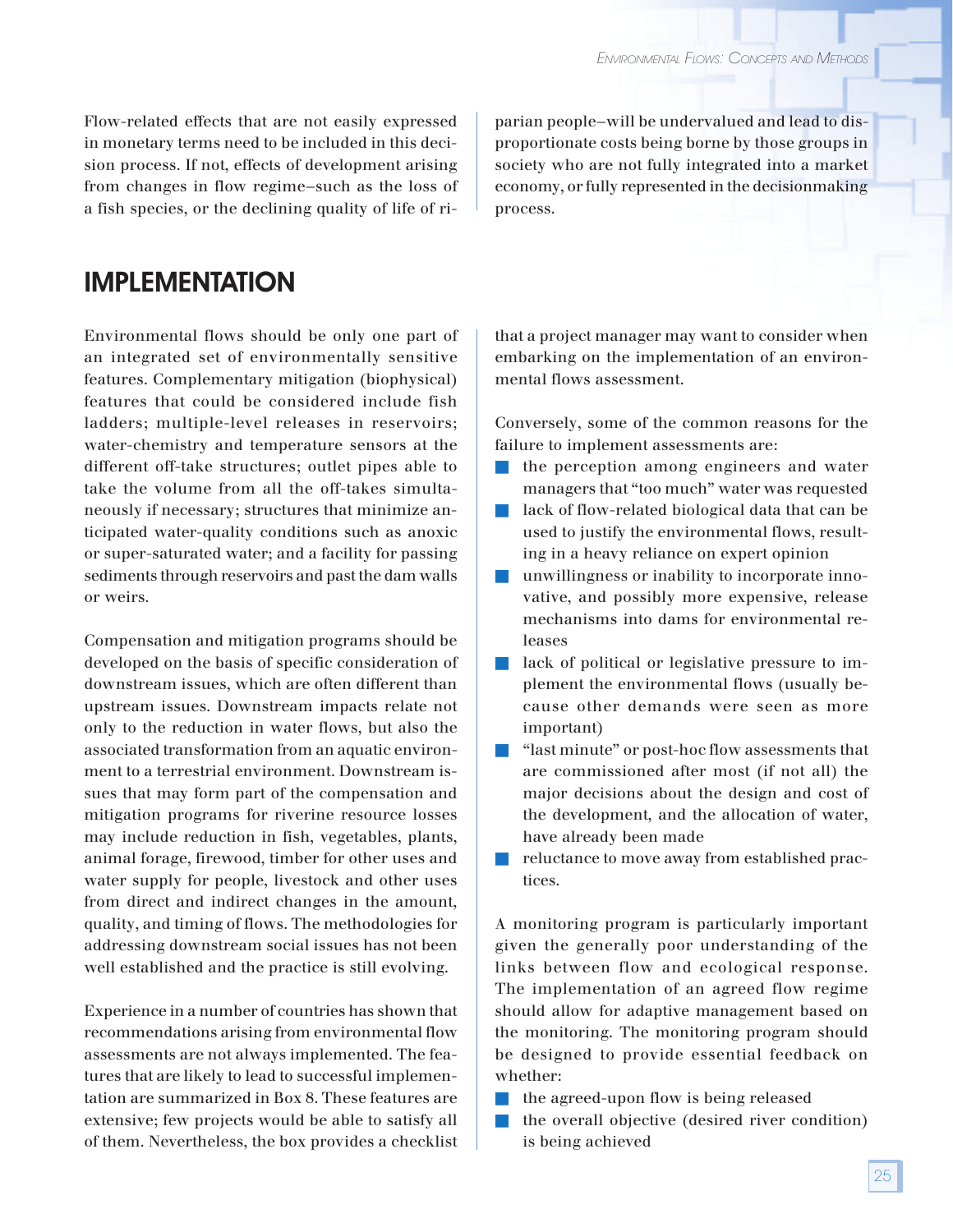- the objectives for different components of the flow regime are being met
- the environmental flow allocation needs to be modified in the light of the observed responses.

The monitoring program should be designed to allow the effects of environmental flows on different biota to be separated from the effects of other interventions—for example, improved water quality from sewage treatment plants—and from climatically induced variations in river flows. In practice, this is extremely difficult to do, and the interpretation of any monitoring program will always rely on the experience of the hydrologists and ecologists involved.

### BOX 8.

### DESIRABLE FEATURES FOR A SUCCESSFUL ENVIRONMENTAL FLOWS IMPLEMENTATION.

| Political will,<br>legislation, and<br>management<br>strategies | Recognition of tangible and intangible national costs of degraded rivers.<br>Acceptance of flow assessments as a tool for use in integrated river-basin management.<br>Supporting legislation to empower water managers to manage river flows according to<br>recommendations.<br>The necessary tools to implement and enforce legislation.<br><b>The State</b><br>A structured and transparent decisionmaking process, whereby the results of engineering<br>and economic studies, environmental flow assessments, and stakeholder input are jointly<br>used to decide on future flow allocations and river condition.<br>Ethical, moral, and other intangible considerations form important inputs to the final<br>decisionmaking process.<br>Commitment of politicians, developers, and water resource managers to adhere to<br>agreed-upon environmental flow objectives. |
|-----------------------------------------------------------------|-------------------------------------------------------------------------------------------------------------------------------------------------------------------------------------------------------------------------------------------------------------------------------------------------------------------------------------------------------------------------------------------------------------------------------------------------------------------------------------------------------------------------------------------------------------------------------------------------------------------------------------------------------------------------------------------------------------------------------------------------------------------------------------------------------------------------------------------------------------------------------|
| Data and tools                                                  | Long-term accurate hydrological data.<br>Hydrological models with daily time-steps.<br>Linked surface and groundwater models for intermittent rivers.<br>Long-term water chemistry records for rivers (and groundwater, where necessary), preferably<br>ш<br>linked to hydrographs.<br>Appropriate flow assessment methodologies.<br>Comprehensive data on the distribution, life histories, and flow-related habitat requirements<br>of riverine species in the rivers of concern. Similar data for the abiotic aspects of rivers and,<br>where relevant, for estuaries and coastal marine environments. Data on the tolerance<br>ranges of riverine biota to physical and chemical variables.<br>A well-structured link between river and estuary flow assessments where appropriate.                                                                                       |
| <b>Specialist</b><br>expertise                                  | Senior specialists, with first-hand knowledge of the rivers of concern, in the flow-related<br>aspects of the following disciplines: hydrology, geohydrology, hydraulics, geomorphology,<br>sedimentology, water chemistry, biotic integrity, physical habitat, riparian and instream<br>vegetation, fish, invertebrates, and possibly herpetofauna and terrestrial wildlife.<br>If socioeconomic aspects are to be included in the assessment, specialists in the following<br>disciplines may be required: sociology, human geography, anthropology, public health,<br>domestic-stock health, resource and project economics, and public participation proce-<br>dures. Also required are specialists with knowledge of the flow-related aspects of waterborne<br>diseases, and those of parasites and/or their hosts.                                                      |
| <b>Funds</b>                                                    | Recognition that ecological and socioeconomic aspects of water resource development<br>are as important as engineering and direct economic aspects.<br>Sufficient planning to provide adequate funds for flow assessments.                                                                                                                                                                                                                                                                                                                                                                                                                                                                                                                                                                                                                                                    |
| <b>Time</b><br>management                                       | Suitable planning horizons for flow-related investigations                                                                                                                                                                                                                                                                                                                                                                                                                                                                                                                                                                                                                                                                                                                                                                                                                    |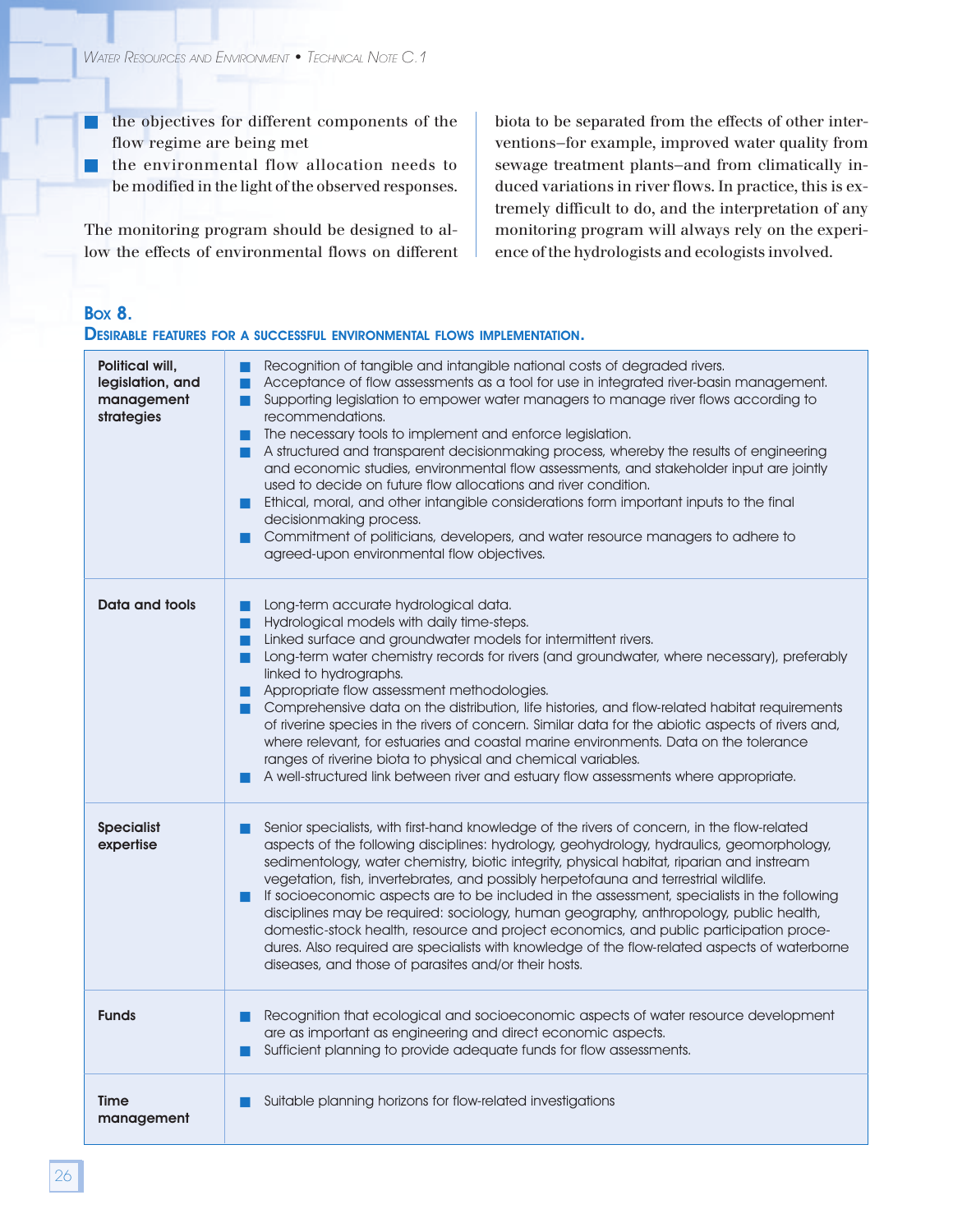### **CONCLUSION**

Provision for environmental flows is central to integrated water resources management. EFA methods are still evolving and World Bank experience in addressing downstream biophysical and social impacts is limited, but developing. A recent review of the impact of dams on ecosystem function for the World Commission on Dams concluded that there were four principle approaches to limiting the impacts of dams on natural resources: avoidance; mitigation; compensation; and restoration.

Successful mitigation, compensation, and restoration of downstream effects are more likely if a thorough flow assessment has been undertaken.

This Technical Note has outlined the principles behind environmental flow assessments, provided a description of the methods that have been used to assist with such assessments, and highlighted the

features that will enhance the chance of successful implementation of environmental flows.

Although the theory has developed rapidly in the last three decades, the practical application of environmental flows has been retarded by a lack of data and understanding of hydrology-ecology linkages; a lack of specialists in developing countries; a lack of legislative support; and a reluctance on the part of water resource developers, designers, builders, and operators to move away from past practices. Provision of water for the environment will bring with it legal challenges from other potential users of the water, yet the scientific knowledge base needed to defend environmental flows against such challenges remains poor. Much of this is changing, however, and flow assessments are becoming integrated with other tools such as EA and water allocation planning for guiding decisions on water resource developments.